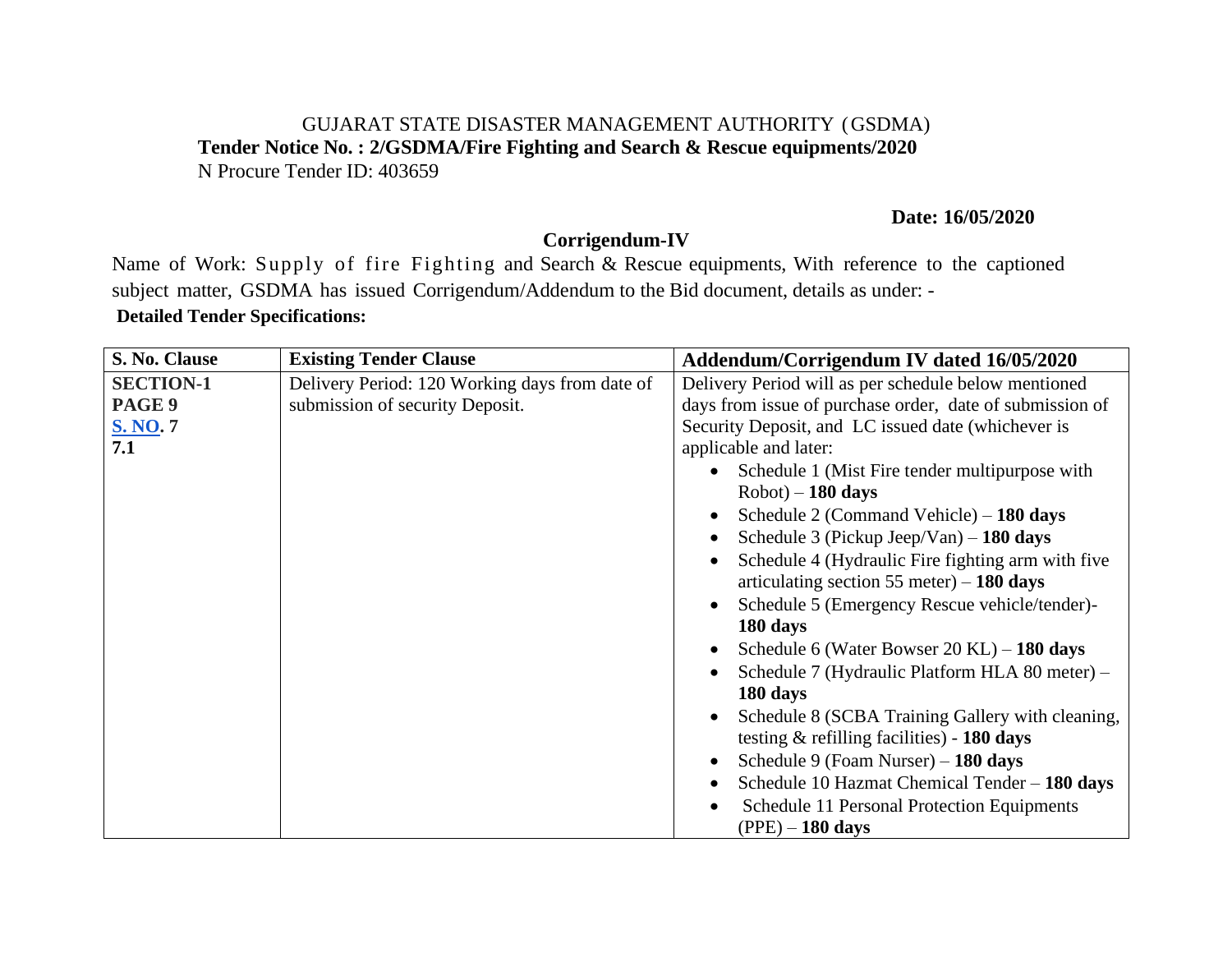| S. No. Clause                                                                                                                                                        | <b>Existing Tender Clause</b>                                                                                                                                                                   | Addendum/Corrigendum IV dated 16/05/2020                                                                                                                                                                                                                                                                                                                                                                                                                                                                                                                                                                                    |
|----------------------------------------------------------------------------------------------------------------------------------------------------------------------|-------------------------------------------------------------------------------------------------------------------------------------------------------------------------------------------------|-----------------------------------------------------------------------------------------------------------------------------------------------------------------------------------------------------------------------------------------------------------------------------------------------------------------------------------------------------------------------------------------------------------------------------------------------------------------------------------------------------------------------------------------------------------------------------------------------------------------------------|
| <b>Schedule 4</b><br><b>HYDRAULIC</b><br><b>FIRE FIGHTING</b><br><b>ARM WITH 5</b><br><b>ARTICULATING</b><br><b>SECTION 55 mtr.</b><br>3. (Page 45)<br>Page 46 (2.1) | <b>Technical Specifications:</b><br>Gross Vehicle Weight: Not more than<br>$\bullet$<br>42000kgs<br>Maximum working reach below the<br>ground level: Not less than 37.5m<br><b>Performance:</b> | Gross Vehicle Weight should be up-to 43,000/-<br>$\bullet$<br><b>Kgs</b><br>Maximum working reach below the ground level<br>$\bullet$<br>should be not less than 35 mtrs<br><b>Performance</b>                                                                                                                                                                                                                                                                                                                                                                                                                              |
| Page 47. (6.3)                                                                                                                                                       | Maximum horizontal working outreach:<br>$\bullet$<br>51.6 meter<br>Maximum working reach below ground<br>level: 37.5 meter<br><b>Cylinder:</b><br>5 <sup>th</sup> boom cylinder stroke : 1059mm | Maximum Horizontal Working Outreach should<br>$\bullet$<br>be 50 mtrs.<br>Maximum working reach below Ground level<br>$\bullet$<br>should be not less than 35 mtrs.<br><b>Cylinder:</b><br>5th Boon Cylinder Stroke should not be less than<br>1031mm<br><b>Additional tender clause</b><br><b>OUTRIGGER FULL EXTENSION WITHIN 40</b><br>SECONDS. +250 SECONDS FOR FULL UNFOLDING<br>BOOM TO MAX HEIGHT OF 55 M (Auto).<br><b>OR</b><br>SPEED OF OPERATION FOR FIRE FIGHTING:<br>TOTAL TIME OF OPERATIONFROM<br>VEHICLE COMING TO STOP AND REACHING 55<br>METERTO be LESS THAN 300 SECONDS<br>INCLUDINGOUTRIGGER OPERATION. |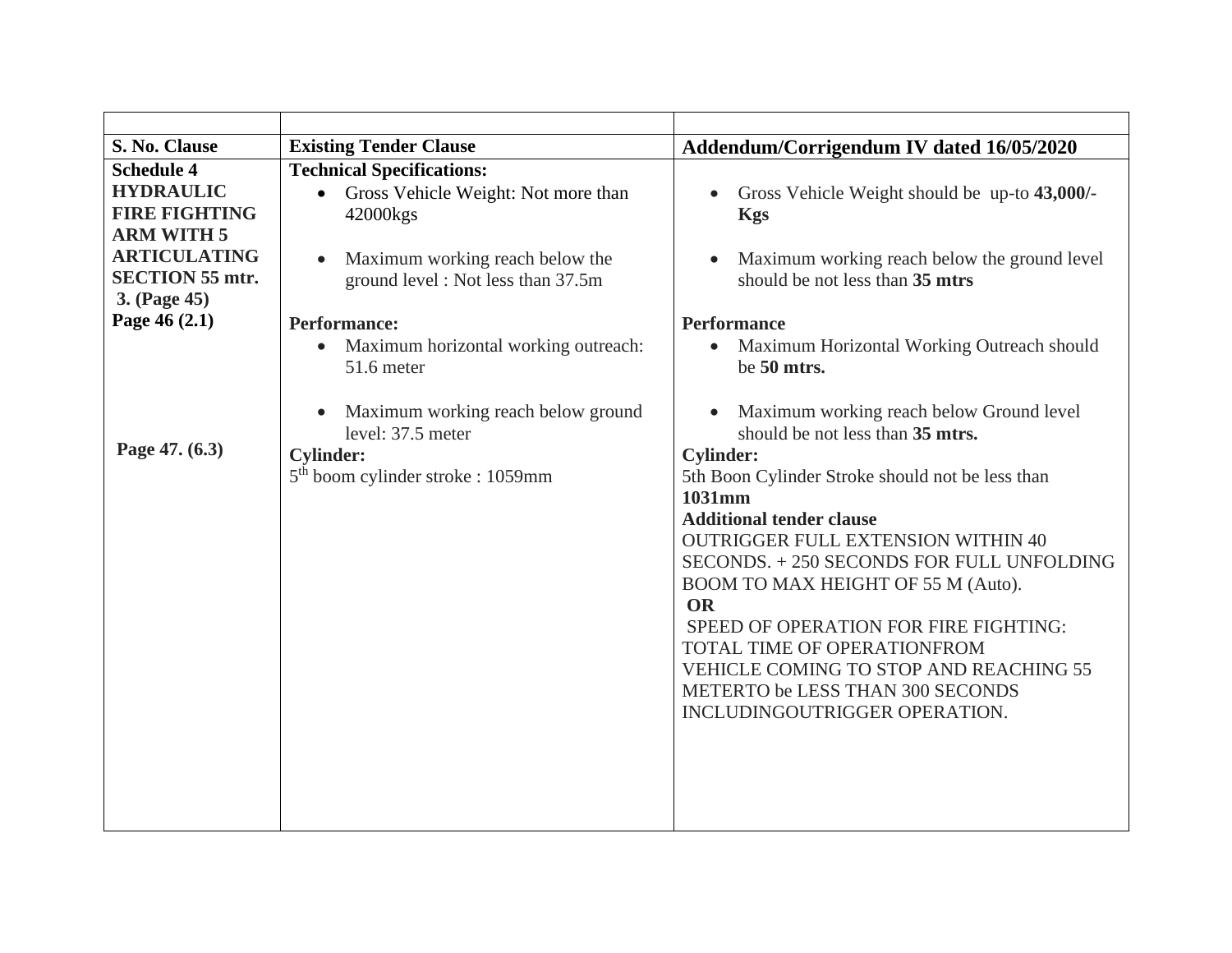| (Page 22) Section-  | <b>Price:</b>                                                                                                                                                                                                                                                                                                                                                                                                                                                                                                                                                                                                                                                                                                                                                                                                                                                                  | <b>PRICE:</b>                                                                                                                                                                                                                                                                                                                                                     |
|---------------------|--------------------------------------------------------------------------------------------------------------------------------------------------------------------------------------------------------------------------------------------------------------------------------------------------------------------------------------------------------------------------------------------------------------------------------------------------------------------------------------------------------------------------------------------------------------------------------------------------------------------------------------------------------------------------------------------------------------------------------------------------------------------------------------------------------------------------------------------------------------------------------|-------------------------------------------------------------------------------------------------------------------------------------------------------------------------------------------------------------------------------------------------------------------------------------------------------------------------------------------------------------------|
| II Terms &          | 5.1. Unless otherwise specifically stipulated, the                                                                                                                                                                                                                                                                                                                                                                                                                                                                                                                                                                                                                                                                                                                                                                                                                             | GSDMA may accept CIF Indian Port price in US                                                                                                                                                                                                                                                                                                                      |
| conditions (S.No.5) | price shall be inclusive of all taxes, royalties,<br>octroi, costs, fees, duties, insurance,<br>transportation, loading and unloading charges for<br>consignee's stores and the details of which are<br>provided in the price bid.                                                                                                                                                                                                                                                                                                                                                                                                                                                                                                                                                                                                                                             | Dollar and all duties and Taxes (Port handling charges,<br>Custom duty, cess on custom duty, GST, etc) should be<br>included in invoice which may paid directly by GSDMA.                                                                                                                                                                                         |
| (Page 23) S. No. 7  | <b>Terms of Payment:</b><br>7.1. The payment shall be made to the supplier as<br>under:<br>Chassis Payment: Chassis payment shall be made<br>against submission of Performa invoice from the<br>chassis OEM and against Indemnity Bond.<br>100% of the invoice amount will be paid within<br>30 days of the delivery of the goods at the<br>destination in good condition and submission of<br>the documents as specified in the clause 21.<br>7.2. the payment of the bill shall be made after<br>deducting government dues, if any<br>7.3. The payment shall be made in Indian rupees.<br>7.4. The payment of the bills shall be with held in<br>the following circumstances:<br>The goods/stores/material(s) are found sub<br>standard or in non-acceptable condition<br>Breach of condition of any contract by the<br>supplier<br>Previous government dues of the supplier | <b>TERMS OF PAYMENT;</b><br>Letter of Credit (LC) of 90% value shall be only released<br>after final inspection and acceptance by inspecting officer<br>and submission of shipping documents are received by<br>GSDMA and 10% to be released after commissioning at<br>HQ., testing and training of personnel's at local level.<br>(applicable for all schedules) |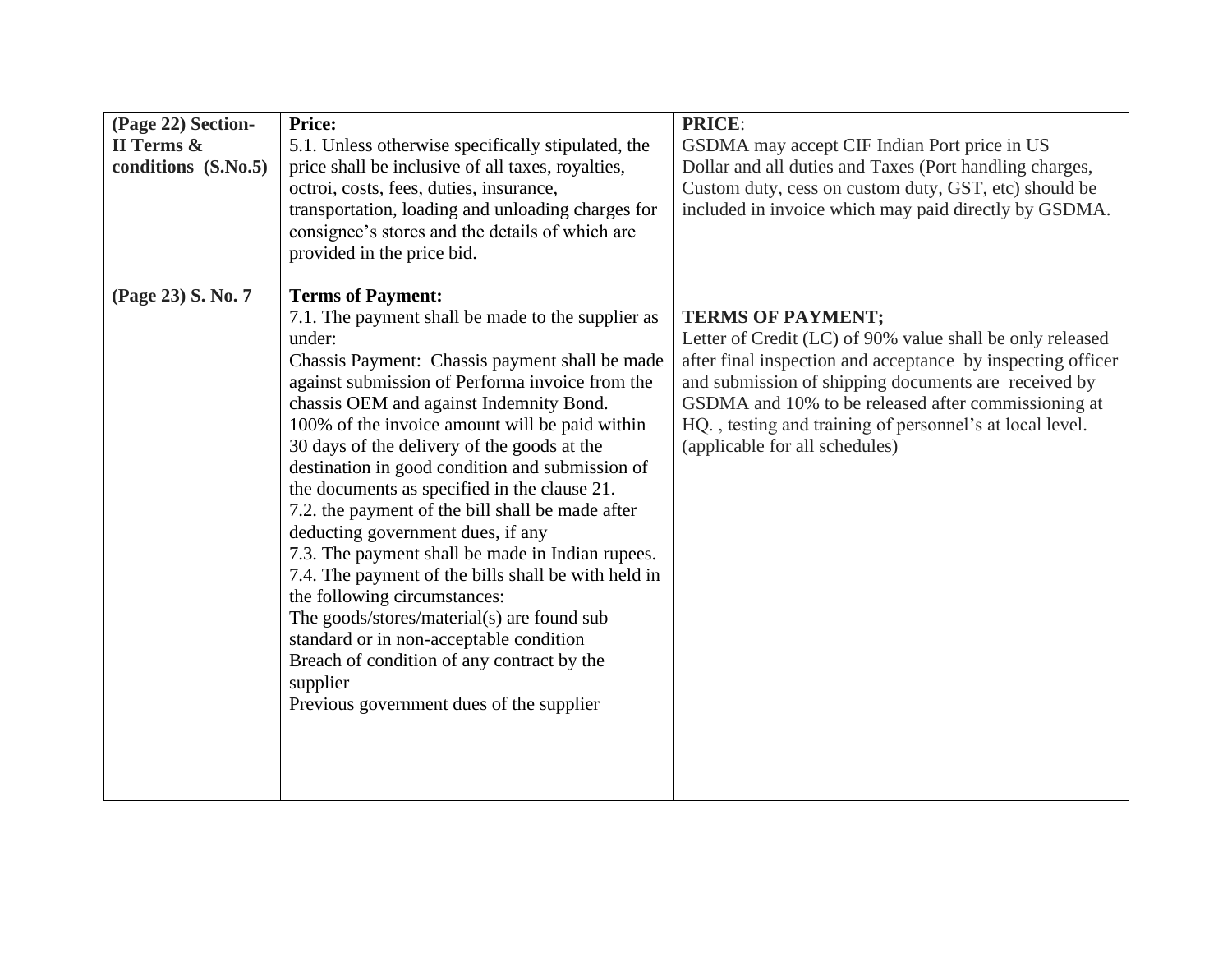| S. No.             | <b>Existing Tender Clause</b>                                                         | Addendum/Corrigendum IV dated 16/05/2020               |
|--------------------|---------------------------------------------------------------------------------------|--------------------------------------------------------|
| <b>Clause</b>      |                                                                                       |                                                        |
| For                | <b>Terms of Payment (for all schedule):</b>                                           | for Schedule 8 considering it magnitude as project and |
| <b>Schedule 8:</b> | 7.1. The payment shall be made to the supplier as                                     | stage wise payment may be recommended as per clause:   |
| <b>SCBA</b>        | under:                                                                                | 1. 20% advance along with order                        |
| training           | Chassis Payment: Chassis payment shall be<br>$\bullet$                                | 20 % after submission of detail drawings<br>2.         |
| <b>Gallery</b>     | made against submission of Performa invoice                                           | 3. 50% on against readiness and inspection of material |
|                    | from the chassis OEM and against Indemnity                                            | at work prior dispatch                                 |
|                    | Bond.                                                                                 | 4. Balance 10% after successful completion of          |
|                    | 100% of the invoice amount will be paid within                                        | installation, commissioning and training               |
|                    | 30 days of the delivery of the goods at the                                           |                                                        |
|                    | destination in good condition and submission of                                       |                                                        |
|                    | the documents as specified in the clause 21.                                          |                                                        |
|                    | 7.2. the payment of the bill shall be made after<br>deducting government dues, if any |                                                        |
|                    | 7.3. The payment shall be made in Indian rupees.                                      |                                                        |
|                    | 7.4. The payment of the bills shall be with held in the                               |                                                        |
|                    | following circumstances:                                                              |                                                        |
|                    | The goods/stores/material(s) are found sub                                            |                                                        |
|                    | standard or in non-acceptable condition                                               |                                                        |
|                    | Breach of condition of any contract by the                                            |                                                        |
|                    | supplier                                                                              |                                                        |
|                    | Previous government dues of the supplier                                              |                                                        |
|                    |                                                                                       |                                                        |
|                    |                                                                                       |                                                        |
|                    |                                                                                       |                                                        |
|                    |                                                                                       |                                                        |
|                    |                                                                                       |                                                        |
| <b>Schedule 8</b>  | Refer layout drawing attached                                                         | Draft layout drawing will be uploaded.                 |
| (e):               |                                                                                       |                                                        |
|                    |                                                                                       |                                                        |
|                    |                                                                                       |                                                        |
|                    |                                                                                       |                                                        |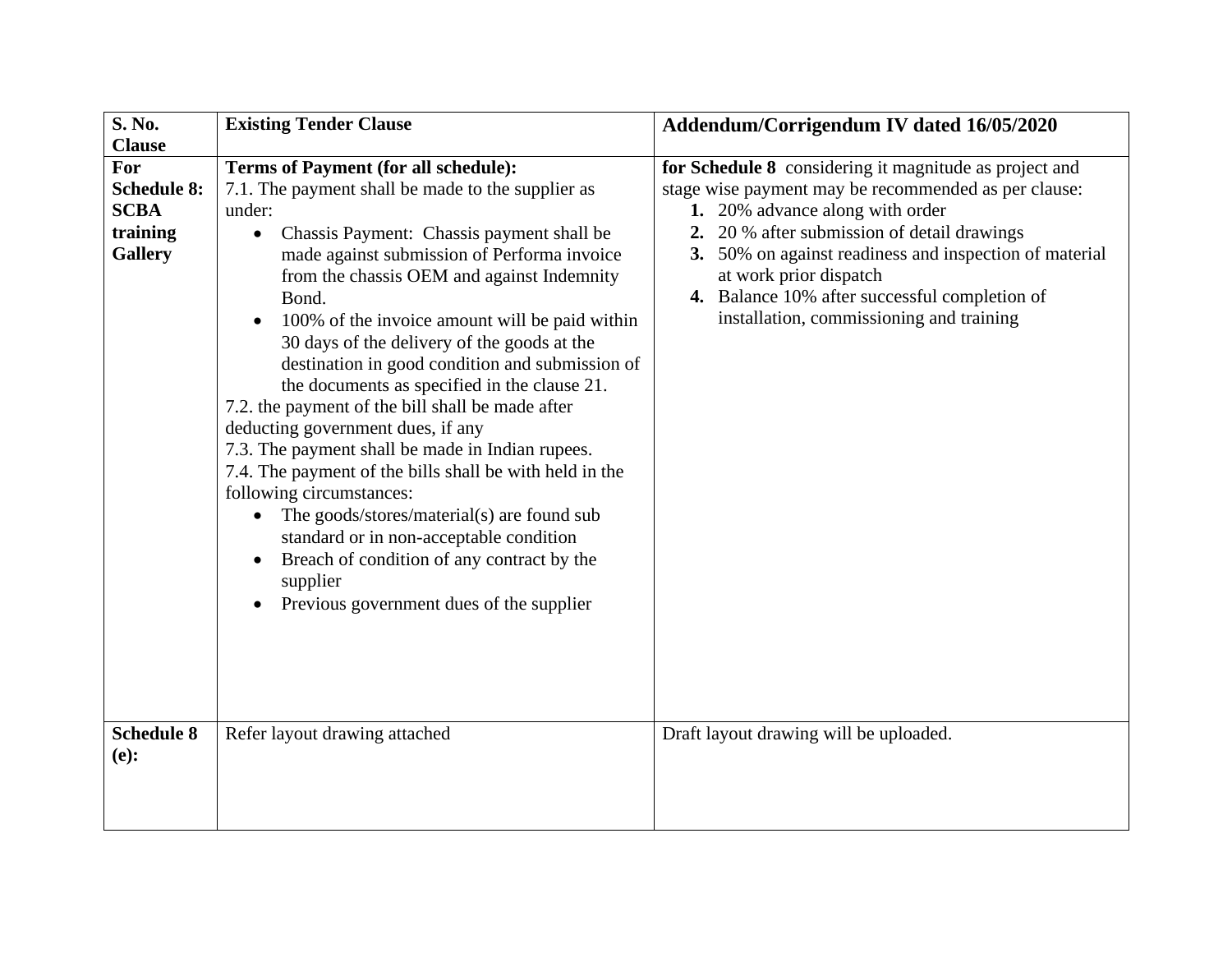| S. No.                                                                                               | <b>Existing Tender Clause</b>                                                                                                                                                                                                                                  | Addendum/Corrigendum IV dated 16/05/2020                                                                                                                                                                                                                                                                                                                                                                                                                                                                                                                                                                                                                                                      |
|------------------------------------------------------------------------------------------------------|----------------------------------------------------------------------------------------------------------------------------------------------------------------------------------------------------------------------------------------------------------------|-----------------------------------------------------------------------------------------------------------------------------------------------------------------------------------------------------------------------------------------------------------------------------------------------------------------------------------------------------------------------------------------------------------------------------------------------------------------------------------------------------------------------------------------------------------------------------------------------------------------------------------------------------------------------------------------------|
| <b>Clause</b>                                                                                        |                                                                                                                                                                                                                                                                |                                                                                                                                                                                                                                                                                                                                                                                                                                                                                                                                                                                                                                                                                               |
| <b>Section III</b><br>(v):<br>For<br><b>Schedule 8:</b><br><b>SCBA</b><br>training<br><b>Gallery</b> | the bidder shall furnish documentary evidence that it<br>meets the financial requirement(s) i.e. total turn-over of<br>the bidder shall be not less than INR 8,00,00,000/-<br>(INR eight crore only) each year during the last three $(3)$<br>financial years. | Total turn-over of bidder should be defined as minimum<br>considering all schedules of tender:<br>The annual turnover of bidder should be Rs. 1.50 Crore for<br>each year during last three financial years,<br>Addendum/Corrigendum IV dated 16/05/2020:<br><b>Additional tender clause</b><br>1. Owing to specialize of the training system, it is very<br>important that the bidder/OEM or authorized dealer<br>have experience of setting up at least 3 BA training<br>galleries I last five years.<br>2. Inspections of the SCBA training gallery will be as<br>per GSDMA order<br>3. Also to maintain standard, it is also recommended<br>pre dispatch factory inspection test. Team of |
|                                                                                                      |                                                                                                                                                                                                                                                                | GSDMA should visit OEM facility and entire<br>equipments as per QAP should be tested and non<br>approval of same material should get dispatched.<br>4. SCBA training gallery location will be Gift City                                                                                                                                                                                                                                                                                                                                                                                                                                                                                       |
|                                                                                                      |                                                                                                                                                                                                                                                                | Gandhinagar, Gujarat, therefore applicable rules and<br>regulations will be considered as per Gift City and<br>GSDMA.                                                                                                                                                                                                                                                                                                                                                                                                                                                                                                                                                                         |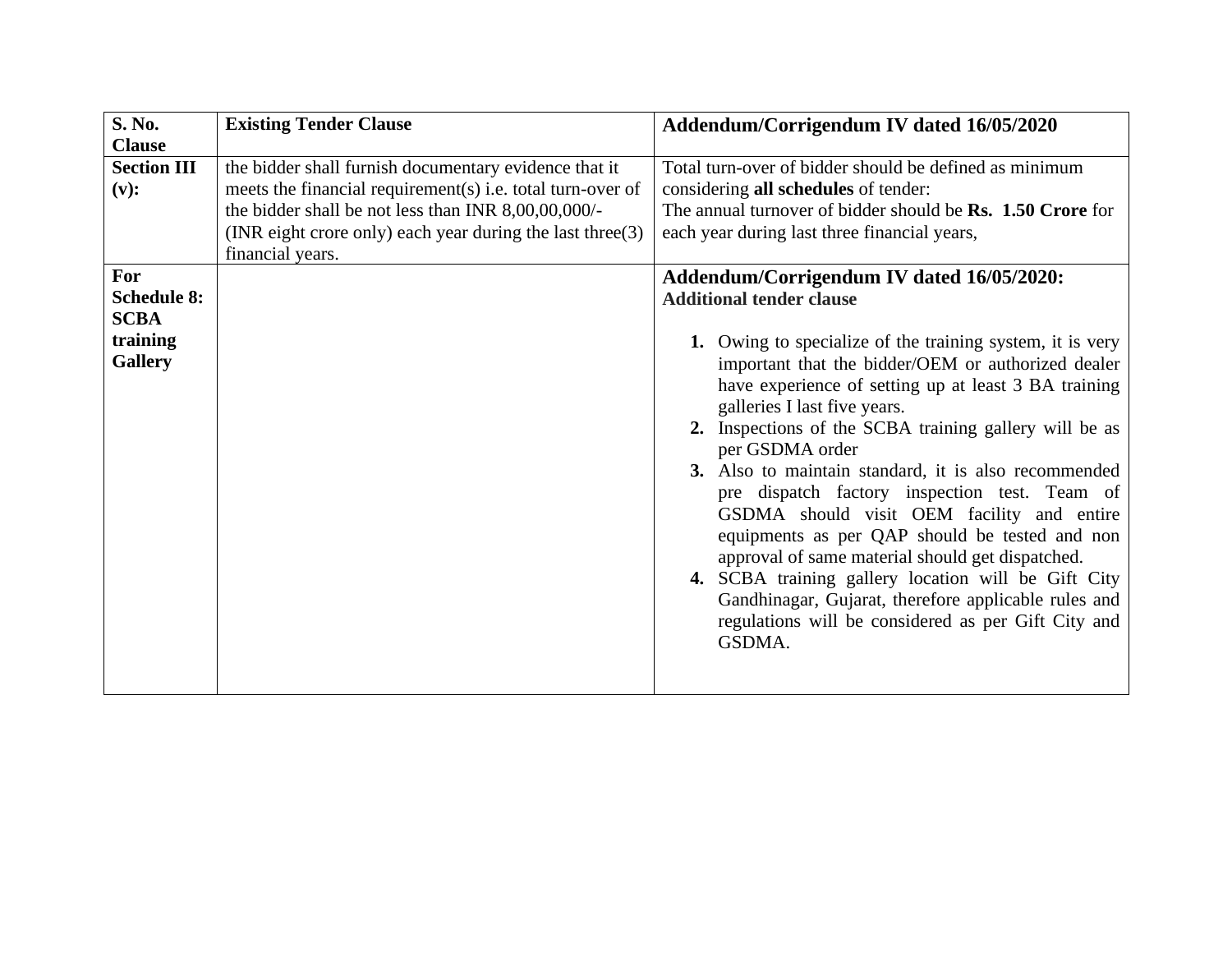# **Schedule 4 Hydraulic Articulating Fire Fighting Arm – 55 Meters – 01 Unit (Detailed Specification)**

#### **1. General**

The Multi Articulating Water Tower 55M is an aerial fire-fighting vehicle with 5 articulating sections for effective fire fighting in high rise buildings, industrial areas, etc on fire.

All components of the unit shall be manufactured with approved products, steadily improved and developed which guarantee reliable, long-lasting performance and safe operation.

#### **2. Main operating data**

2.1 Max. working height (with monitor) 55m

2.2 Max. working reach below the ground level Not Less than 35m

2.3 Working Rotation 360° continuous rotation

2.4 Transport height Not more than 4,000mm

2.5 Transport length Not more than 14,500mm

2.6 Transport width Not more than 2,500mm

2.7 Gross vehicle weight Not more than 43,000kgs

2.8 Maximum operating time: not more than 5 minutes, from vehicle coming to a halt and achieving 55 meters high reach.

#### **3. Chassis**

3.1 Model : Volvo or Mercedes 3.2 Vehicle type : EURO-6, RHD

3.3 Drive train : 10x4

3.4 Cab : Single, Day cab

3.5 Engine power : Not less than 500 hp / 2,500 Nm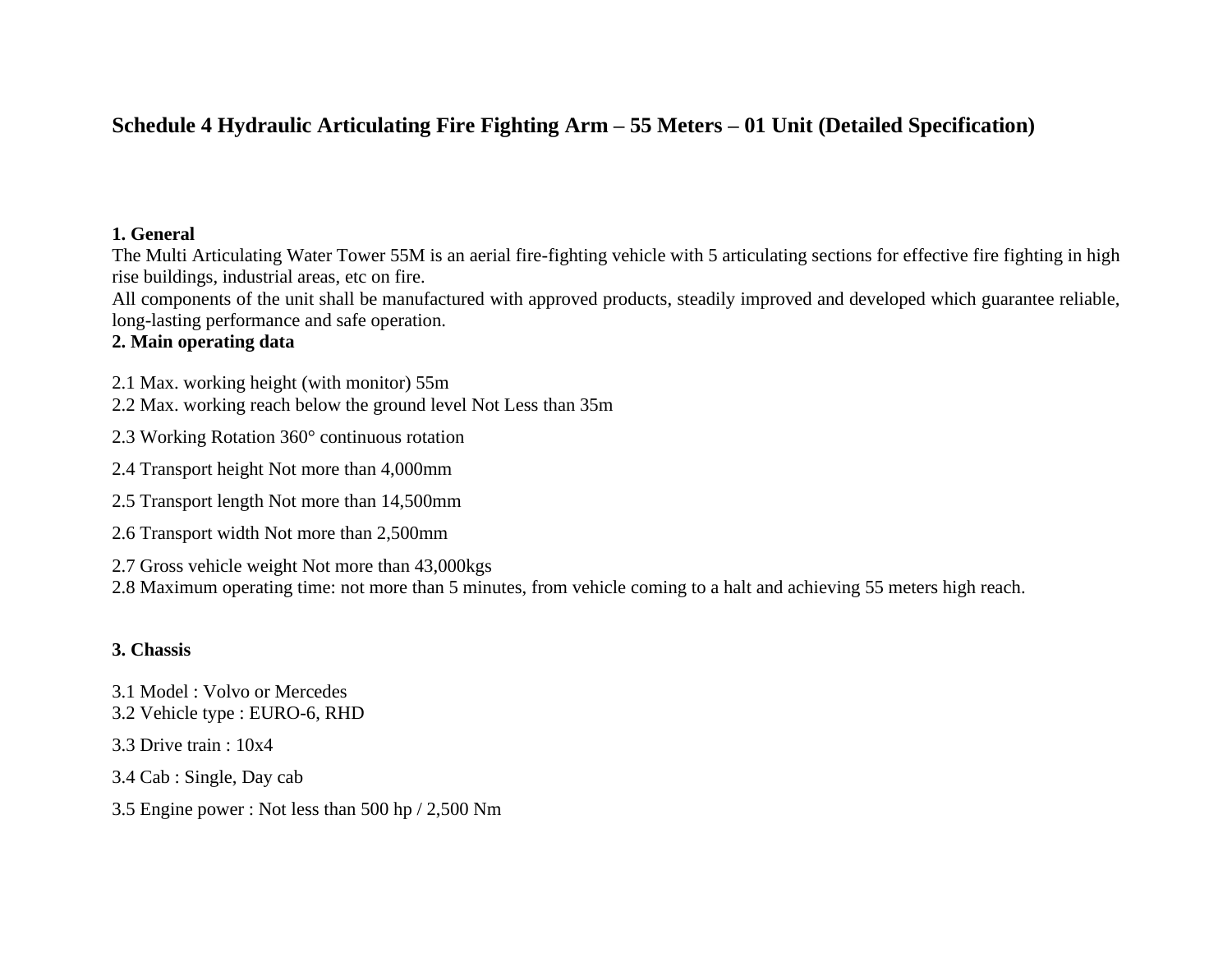3.6 Permitted total weight : Less than 51 ton

3.7 Intake / Exhaust System : Air intake / Exhaust outlet direction backwards

3.8 Gearbox : Automatic

3.9 Front Axle: Tire 385/65R22.5, Tubeless radial tire, Rim type : 11.75 x 22.5, Aluminum wheel

3.10 Rear Axle: Tire 315/80R22.5, Tubeless radial tire, Rim type : 8.25 x 22.5, Aluminum wheel 3.11 Tag Axle: Tire 385/65R22.5, Tubeless radial tire, Rim type : 11.75 x 22.5, Aluminum wheel

3.12 Spare Tire: Front axle 385/65R22.5, Tubeless radial tire, Rim type : 11.75 x 22.5, Aluminum Wheel. 3.13 Fuel tank : 300 liters.

3.14 Brake System : Dual-circuit full air brakes (disc brakes), Disc brakes on front and rear axle Electronic Braking system

3.15 Instruments: English for display in instrument panel. Display on the dashboard for operating data

3.16 Electrical System: Batteries not less than 200AH, 2 pcs. Battery box, lockable, Alternator 120A

3.17 Others: Labels / publications in English, Jack, Safety triangle, Tool kit

## **4. Bodywork and stowage**

4.1 Driver's cabin: Forward control type, hydraulically operated tilting driver cab for a crew of two (1 driver plus 1 fireman). The cab has an all-steel construction with adequate insulation against noise, vibration and extreme temperature and humidity.

4.2 Compartment: There are two compartments for keeping fire fighter's equipment or accessories in the body. One of compartments is arranged on the left and another is on the right side. Each compartment has a hinged and lockable door. In one of the compartments, MBC block for boom control system and combination box for electric system are installed.

4.3 Outrigger: 2 front and 2 rear outriggers are installed on the left and right sides. Front outrigger is an X-extension type and rear outrigger is a swing type. Outrigger control panels are equipped on both side of the vehicle.

4.4 Midship-mounted pedestal and boom. Pedestal and boom assembly are mounted in the middle of the vehicle.

4.5 Fire hoses and nozzle compartment: Fire hoses and nozzle compartment are installed on the vehicle. For preventing from being stolen, the compartment is designed as a lockable type.

4.6 Step: Step is to be installed to access onto the deck.

4.7 Deck: Deck is designed for anti slipping.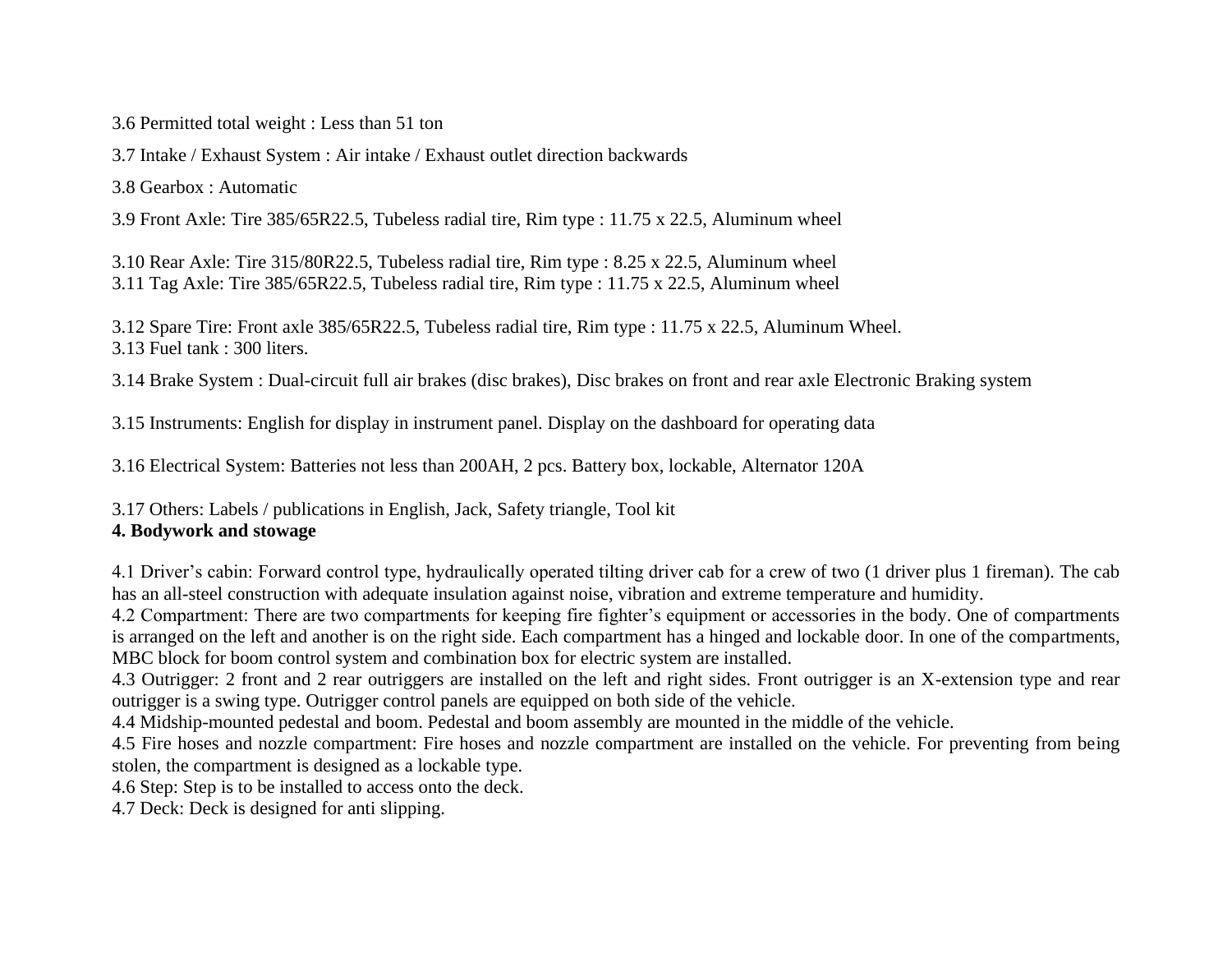#### **5. Booms**

The Booms consist of a roll & zigzag folding type five section booms and provide better flexibility and easier access to the fire target through obstacles rather than using telescopic type of boom. All articulated booms except the first boom are vertically moving up to 90° and especially the fifth boom with vertical movement angle of 220°. Especially, its maximum horizontal outreach to the tip of water monitor is approx. 50 meters and the maximum working reach to the tip of water monitor below ground level is approx. 35 meters. The booms are able to be continuously rotated 360°. All booms are primed and painted for long life span.

The Booms are hydraulically driven and are welded by unique welding method to provide high durability and extreme accuracy. High tensile strength steels are used as load bearing structure for high strength and minimum flexing of the booms sections and the material of the boom STE690 (equivalent to ATOS80) or much stronger steel.

5.1 Performance

Max. working height (to water monitor) 55m Max. horizontal working outreach 50m Max. working reach below ground level 35m Max. standing angle of the 1st boom  $90^{\circ}$  (+/-  $2^{\circ}$ ) Max. extension angle of the 2nd & 3rd boom 180  $^{\circ}$  (+/- 2 $^{\circ}$ ) Max. extension angle of the 4th boom 235  $\degree$  (+/- 2 $\degree$ ) Max. extension angle of the 5th boom 220  $\degree$  (+/- 2 $\degree$ ) Rotation 360 ° continuous rotation 5.2 Dimensions: Each section length 1st Not less than 11,000mm 2nd Not less than 8,450mm 3rd Not less than 8,700mm 4th Not less than 11,400mm 5th Not less than 11,488mm 5.3 Cylinder: 1st Boom cylinder Stroke 2,018mm (+/- 2mm) Rated pressure 350Kgf/cm2 Proof pressure 450Kgf/cm2 2nd Boom cylinder Stroke 1,993mm (+/- 2mm) Rated pressure 300Kgf/cm2 Proof pressure 450Kgf/cm2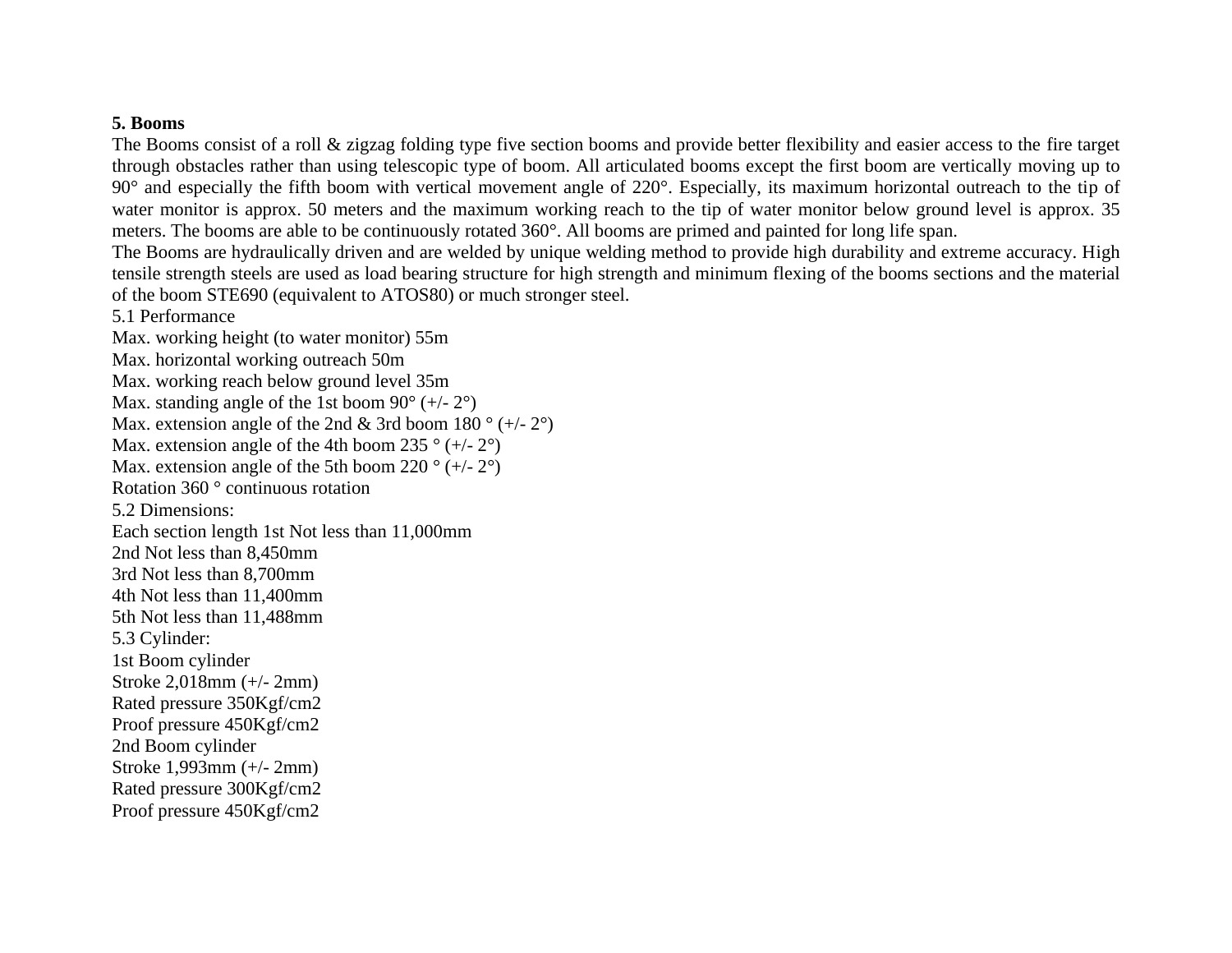3rd Boom cylinder Stroke 1,544mm (+/- 2mm) Rated pressure 350Kgf/cm2 Proof pressure 450Kgf/cm2 4th Boom cylinder Stroke 1,444mm (+/- 2mm) Rated pressure 350Kgf/cm2 Proof pressure 450Kgf/cm2 5th Boom cylinder Stroke 1,031mm (+/- 2mm) Rated pressure 350Kgf/cm2 Proof pressure 450Kgf/cm2 5.4 Boom Operation Control:

PLC (Programmable Logic Controller) and CAN (Controller Area Network) system are utilized for

Boom operation.

All of boom operation is controlled by a cable remote controller and a wireless remote controller depending on user's convenience. Cable length of the remote controller is approximately 40 meters. Furthermore, the boom can be operated by the wireless remote controller within 100 meters if there is no wall or obstacle to block or disturb the frequency between the boom and controller. Even though the end of boom is far away from the operator, the operator can operate the boom and see the target point to put out the fire at the screen through the camera installed at the end of the boom.

5.5 Lifting Hook: 1 lifting hook with a sensor giving weight limit of 200kgs is to be installed on the 5th boom section.

# **6. Rotation Ring Gear:**

Boom rotation is driven by ring gear and reducer that is engaged to it. Locking brake is installed in the reducer, which is activated when no hydraulic pressure coming in and prevents unintended ring gear rotation.

# **7. Stabilizing System:**

The stabilizing system consists of hydraulically powered outriggers mounted in their housings in the main frame.

Each outrigger legs are fitted with self-aligning foot plate to spread the load evenly and to allow operation on uneven ground.

7.1 Front outrigger, X-extension Driven by Hyd. Cylinder, Max. width (center to center) : 8,930mm

 $(+/- 100$ mm)

7.2 Rear outrigger, Swing-support, Driven by Hyd. Cylinder, Max. width (center to center) : 11,900mm (+/- 100mm).

7.3 Outrigger Operation Control.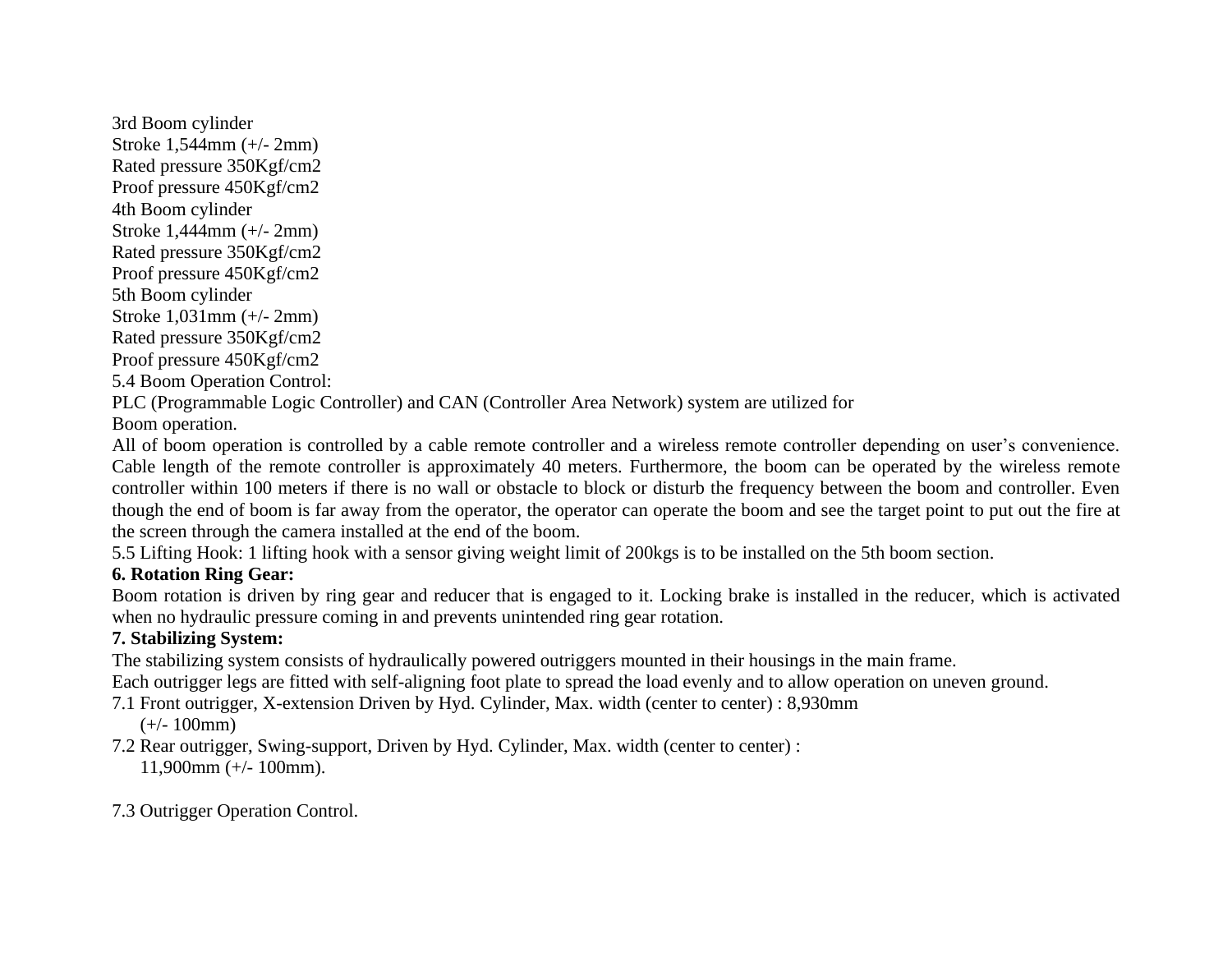All the outrigger operation is automatically controlled by a remote controller. 2 outrigger control panels are installed on the left and right side of the vehicle, and outrigger operation on the left & right side is manually controlled by the control panel on each side.

- Boom working radius is automatically adjusted to the extension range of each outrigger.
- Loading weight of each outrigger to the ground is shown on the remote controller screen.
- With only one touch on the switch, all outriggers can be automatically extended and leveled.
- Outriggers on the left and right side can be extended separately before leveling operation.
- All outriggers can be retracted together to the transport position only with one touch of switch.

#### **8. Waterway**

Waterway is connected from the fire pump to the water monitor installed at the end of the last boom. It is installed next to the boom and synchronized with the boom operation.

Its size is 4 inches and it is made of stainless steel STS304.

#### **9. Electric water monitor & nozzle**

9.1 Electric water monitor:

The water monitor is installed at the end of the boom and can be moved up and down by a remote controller. It is also swiveled to both sides within the respective limit.

Model: Akron Brass Stream Master II 3480 Flow Capacity: Approx. 2,000 GPM

Vertical Travel: Up 90° / Down 45°

Horizontal Sweep: 45°

Stream pattern shall be variable from straight stream to full fog spray.

9.2 Nozzle.

Model: Akron Brass Akromatic 5177

Flow capacity:  $250 \sim 1,250$  GPM

Electric Pattern Control

#### **10. CCTV Camera & Camera Screen**

#### 10.1 CCTV Camera

A compact water-proof camera monitoring system comprises a normal color view installed on top of the monitor. The camera has a hardened glass to prevent breakage, scratches and damage.

This camera itself shall have PTZ function, however, only zoom function is enabled as it is installed on top of the water monitor to follow the same direction of the monitor's movement.

This camera permits the bird-eye's view of the entire area of operation and it also allow the user to zoom into a point of interest.

There shall be quick connectors provided for electronic connection and mounting of the camera for quick connection / disconnection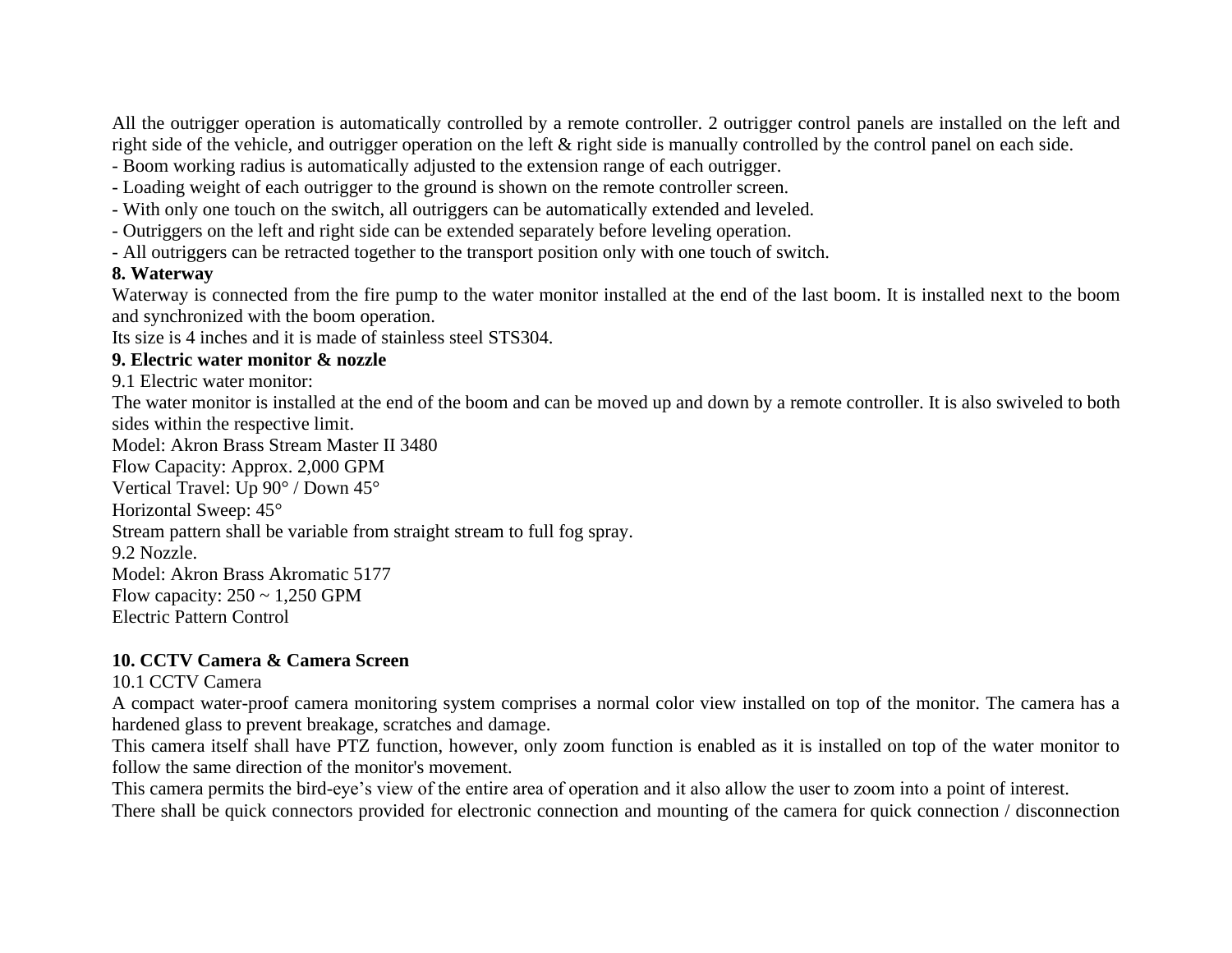or replacement.

10.2 Camera Screen

The operator can watch any fire target or scenery transmitted from the camera at the screen installed in the compartment. Size : 7"

## **11. Thermal imaging camera**

Thermal Imaging Camera is a type of thermo graphic camera used in firefighting. By rendering infrared radiation as visible light, it allows firefighters to see areas of heat through smoke, darkness, or heat-permeable barriers. Furthermore, it is normally used in cases where people are trapped where rescuers cannot find them. It is fixed on the electric water monitor and all views are transmitted to the camera screen installed at the compartment.

There shall be quick connectors provided for electronic connection and mounting of the camera for quick connection / disconnection or replacement.

#### **12. Hydraulic system**

Hydraulic power is provided by a pump driven by the vehicle power take-off. The filtration of the oil consists of suction strainer in the suction line, pressure filters in pressure circuit, return filter in return line to provide maximum reliability by protecting the hydraulics oil against foreign particles.

Hydraulic oil tank is integrated into the main frame for good protection and the tank is fitted with oil level gauge, temperature gauge, suction connections for easy maintenance and draining outlet with closing valve.

12.1 Main hydraulic boom pump

Displacement Not less than 60cc/rev

## 12.2 MBC BLOCK

Hydraulic modular boom control block

Check valves mounted directly on the hydraulic boom cylinders serve as a protective device in case of hose ruptures or overloading. The speed is adjusted to the optimum rating for all boom movements. This control block makes easy operating of boom and outrigger. This block is fully proportional operating.

12.3 Electric cooler to be installed.

## **13. Electric system**

The electric supply is taken from the chassis battery which is kept charged when the engine is running. Voltage of the system is 24V DC and all circuits have been fitted with their specific fuses.

13.1 Siren and public address system

Electric siren is installed in the vehicle. Control panel of the system is conveniently installed for the driver and a variety of sounds are available, i.e. fire fighting, ambulance, police, boat horn, etc.

13.2 LED light bar

Type: V-type

Voltage: DC24V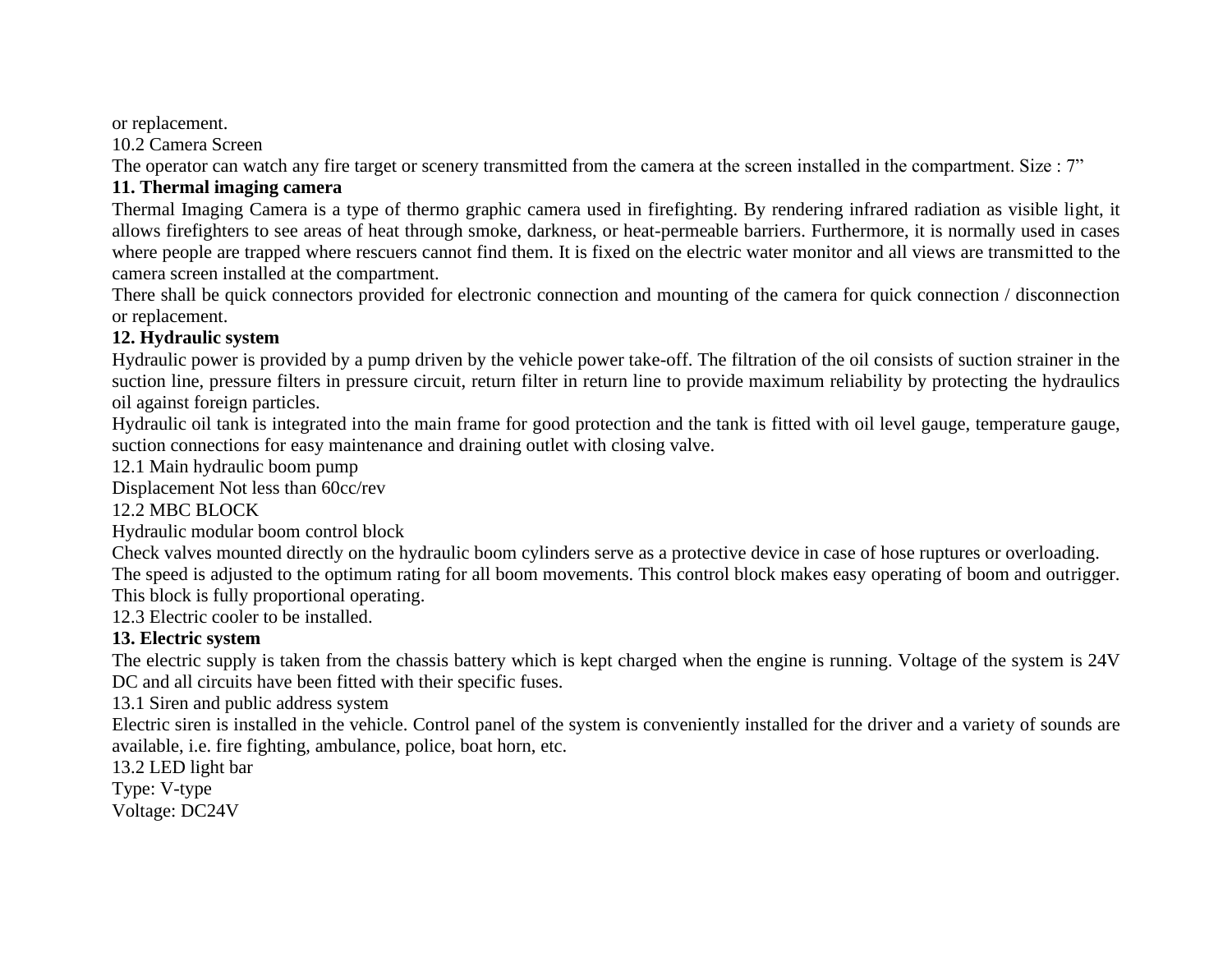Color: Red

13.3 Reverse backing system

During reverse backing of the vehicle, it automatically works with warning sound.

## **14. Safety Devices**

All load bearing hydraulic cylinders is fitted with interlock valve directly integrated into the cylinder structure to prevent the booms or the outriggers from retracting in case of a pipe or hose failure.

An emergency stop switch is provided next to outrigger control levers and a remote controller to provide immediate and complete "freezing" of all systems in case of an unexpected emergency.

- Outrigger auto leveling & auto retraction to the transport position.
- Boom auto extension (to the memorized position) & auto retraction to the rest position.
- Obstacle sensor at the tip of end boom.
- Impact prevention function (boom & vehicle)
- Boom auto stop function when detecting fall over hazard
- Boom valve and outrigger valve driven by CAN (Controller Area Network)
- Display of outrigger & boom condition on the remote controller screen.

#### **15. Backup System**

One standby pump is installed with engine for emergency operation.

It consists of the hydraulic pump and engine.

15.1 Standby hydraulic pump, Pump type: Piston pump, Pump capacity: 6 cc/rev

15.2 Standby engine, model: Vanguard 21 Gross HP

The engine to be designed-engineered to dependably take on the most demanding commercial applications. Energetic and quick starting, this powerhouse features a number of advanced technologies and integrated components that are proven to elevate the reliability standard, which helps hardworking people get a lot more done in less time

| <b>Features &amp; benefits</b>      |                                        |
|-------------------------------------|----------------------------------------|
| <b>FEATURES</b>                     | <b>BENEFITS</b>                        |
| Oil Gard Low Oil Shutdown System    | Significantly reduces the chance of    |
|                                     | engine damage due to insufficient      |
|                                     | lubrication                            |
| Dura-Bore Cast Iron Cylinder Sleeve | Assures long engine life and improved  |
|                                     | oil control                            |
| V-Twin OHV Technology               | Superior balance, low vibration, lower |
|                                     | emissions, improved valve life, better |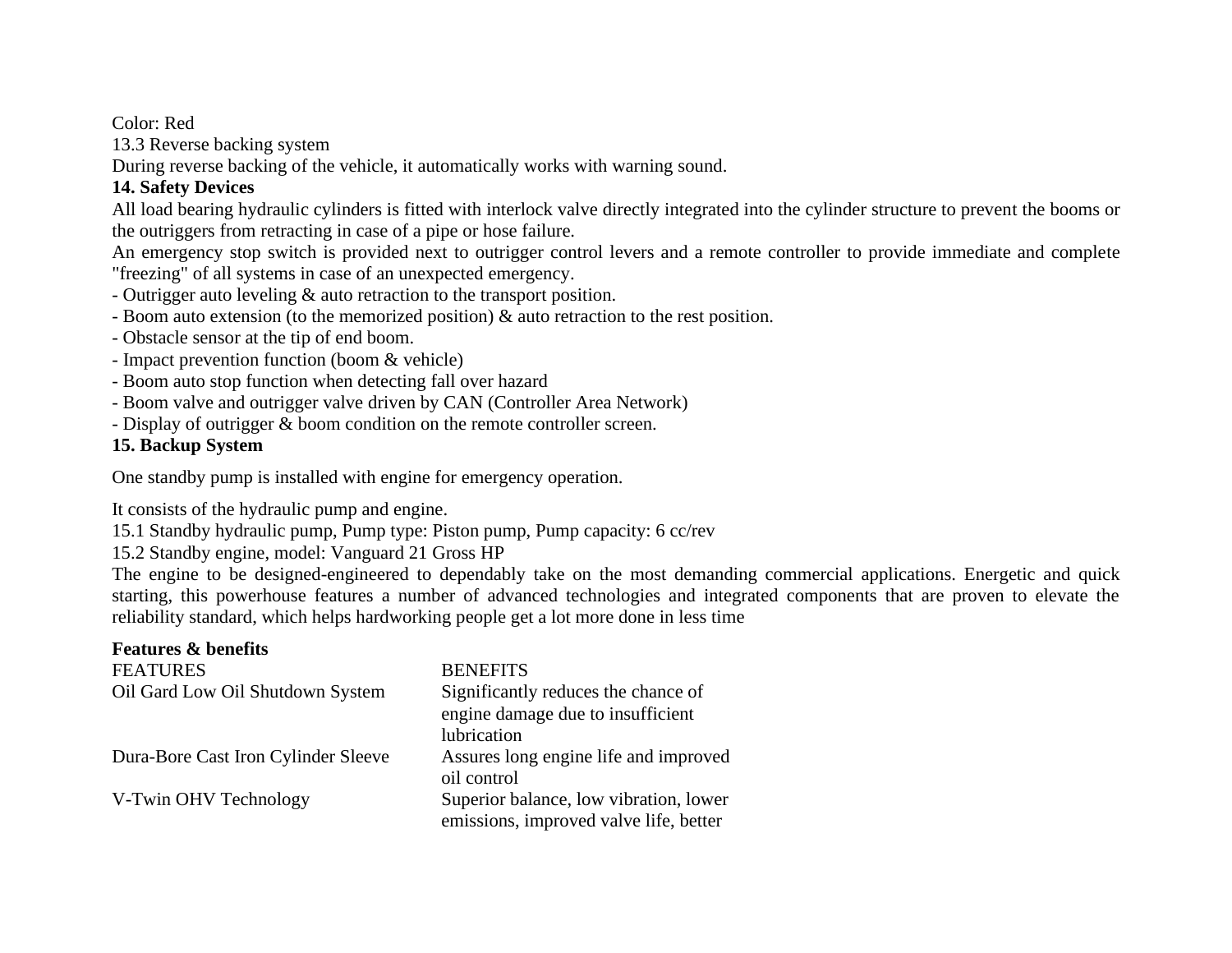Cooler Cleaner Technology (efficient fan, improved debris management)

Pressure Regulated Full Flow Oil **Filtration** 

Lubrication

Full Pressure Lubrication w/ Spin-On Oil Filter

Centrally Located Oil Pump and Pickup Faster priming and allows for a higher

Mechanical

FEATURES BENEFITS Modern Light Weight Pistons w/ Optimized Compliant Ring Package High Efficiency Head Design Angled ports optimizes tumble and

fuel economy and higher HP/Weight Efficiently reduces engine and oil temperatures by 25-30 degrees while effectively managing airborne debris Keeps oil clean longer, extends time between oil changes and extends bearing life Dual Clean Air Cleaner Industrial Pleated paper with foam precleaner for extended engine life Mechanical Compression Release Smooth easy starting, longer starter life and provides an instant return to maximum power

Oil Drain Convenient drain locations for troublefree maintenance Cleans oil and protects engine components to ensure maximum lubrication and long life angle of operation Oil Cooler Reduces oil temperature, improves lubrication, and extends oil change intervals Oil Dipstick Provides easy access to check oil levels

Lowers noise, oil consumption, emissions and reduces wear mixture preparation for improved efficiency, smoother idle, lower emissions and more power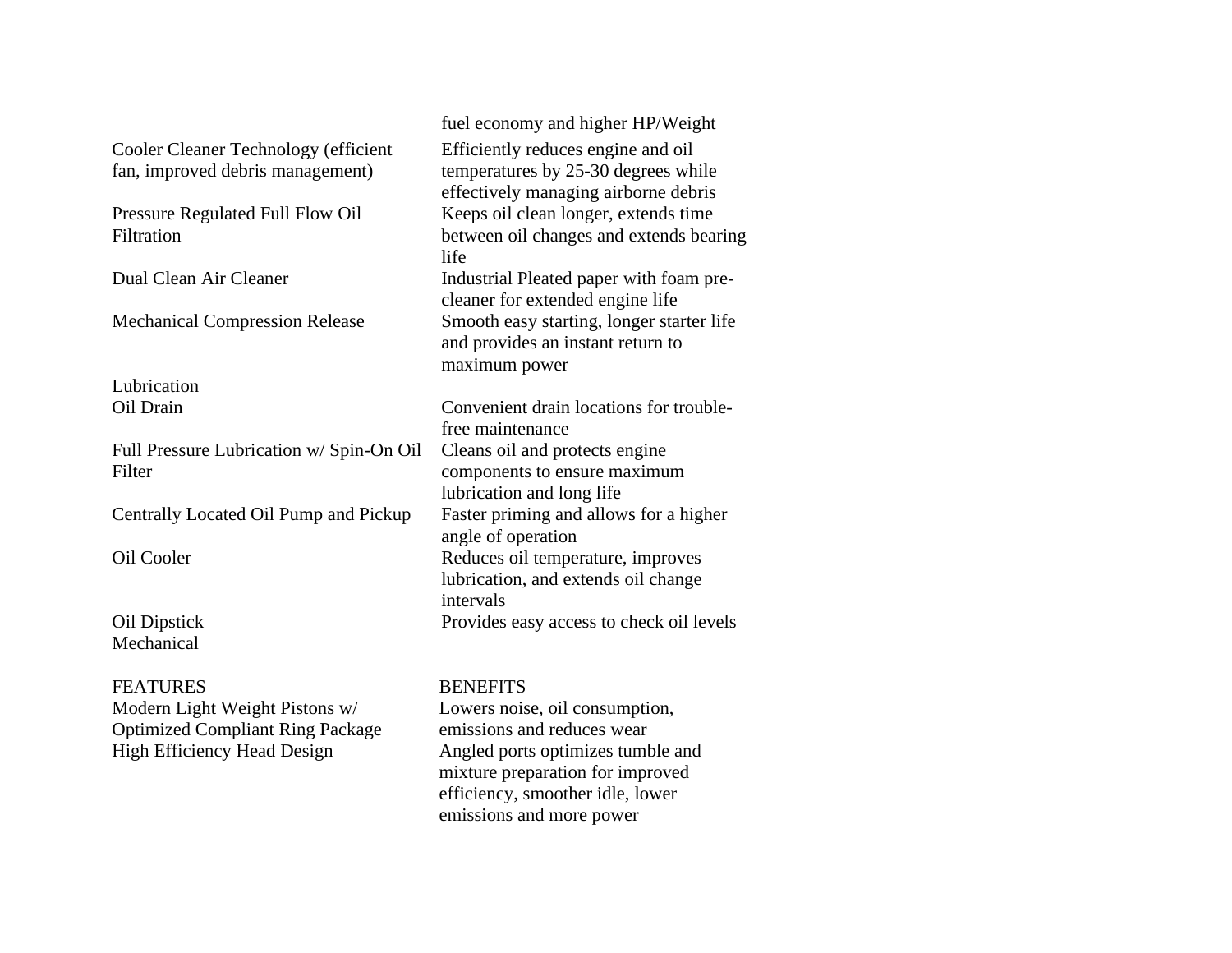| <b>Mechanical Governor</b>                         | Improved speed control and more<br>available power                                                         |
|----------------------------------------------------|------------------------------------------------------------------------------------------------------------|
| Magnetron <sup>®</sup> Electronic Ignition         | Quick dependable starts with no<br>maintenance required                                                    |
| Simulated Dynamic Crankshaft Balance<br>Techniques | Improves engine vibration                                                                                  |
| New Idle Down                                      | Automatically lowers RPM when power<br>not required. Results in lower fuel<br>consumption and lower noise. |
| Sound                                              |                                                                                                            |
| Poly-Core Blower Housing                           | Lowers noise level and improves sound<br>quality                                                           |
| Phase Modulated Flywheel Fan                       | Lowers noise level and improves sound<br>quality                                                           |
| <b>Acoustically Contoured Crankcase</b>            | Lowers noise level and improves sound<br>quality                                                           |
| Lo-Tone Muffler                                    | Lowers noise level and improves sound<br>quality                                                           |
| $\alpha$ , $\mathbf{11}$                           |                                                                                                            |

#### **Stand-by engine specs:**

| Gross Horsepower*           | 21                                                                |
|-----------------------------|-------------------------------------------------------------------|
| <b>Engine Displacement</b>  | 627 cc (38.26 cu in)                                              |
| (cc)                        |                                                                   |
| Number of Cylinders         | Two                                                               |
| <b>Engine Configuration</b> | Horizontal                                                        |
| Bore                        | $2.97$ in (75mm)                                                  |
| <b>Stroke</b>               | 2.76in(70mm)                                                      |
| <b>Compression Ratio</b>    | 8.4:1                                                             |
| Ignition System             | Magnetron <sup>®</sup>                                            |
| <b>TI''</b> TI              | $\Gamma$ 11 $\Gamma$ $\Gamma$ $\Gamma$ $\Gamma$ $\Gamma$ $\Gamma$ |

Engine Cooling Air

Lubrication System Full Pressure w/ Spin On Oil Filter Carburetor Two Barrel Float Feed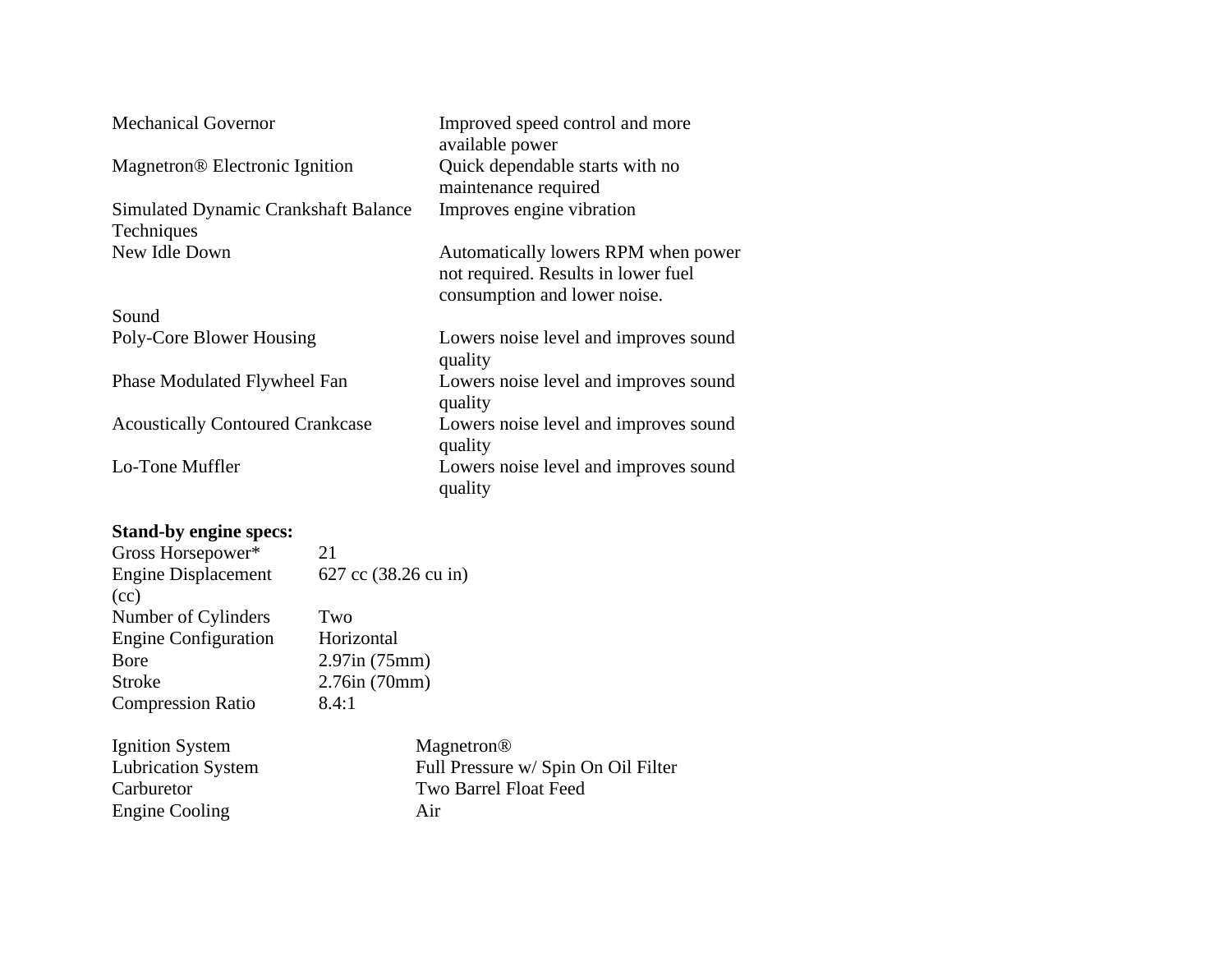| Engine Fuel           | <b>Gasoline or Gaseous</b>    |
|-----------------------|-------------------------------|
| Governor              | Mechanical                    |
| <b>Cylinder Block</b> | Aluminum Alloy with Dura-Bore |
|                       | <b>Cast Iron Sleeve</b>       |
| Crankshaft            | Ductile Iron                  |
| <b>Starter</b>        | Rewind or Electric            |

## **16. Inbuilt Fire Pump:**

An inbuilt fire pump shall be provided and suitably powered to provide 4000 liters per minute @ 10 bar. The pump outlet shall have, 2 female instantaneous couplings of 63mm. with valves. A main valve to feed the boom monitor.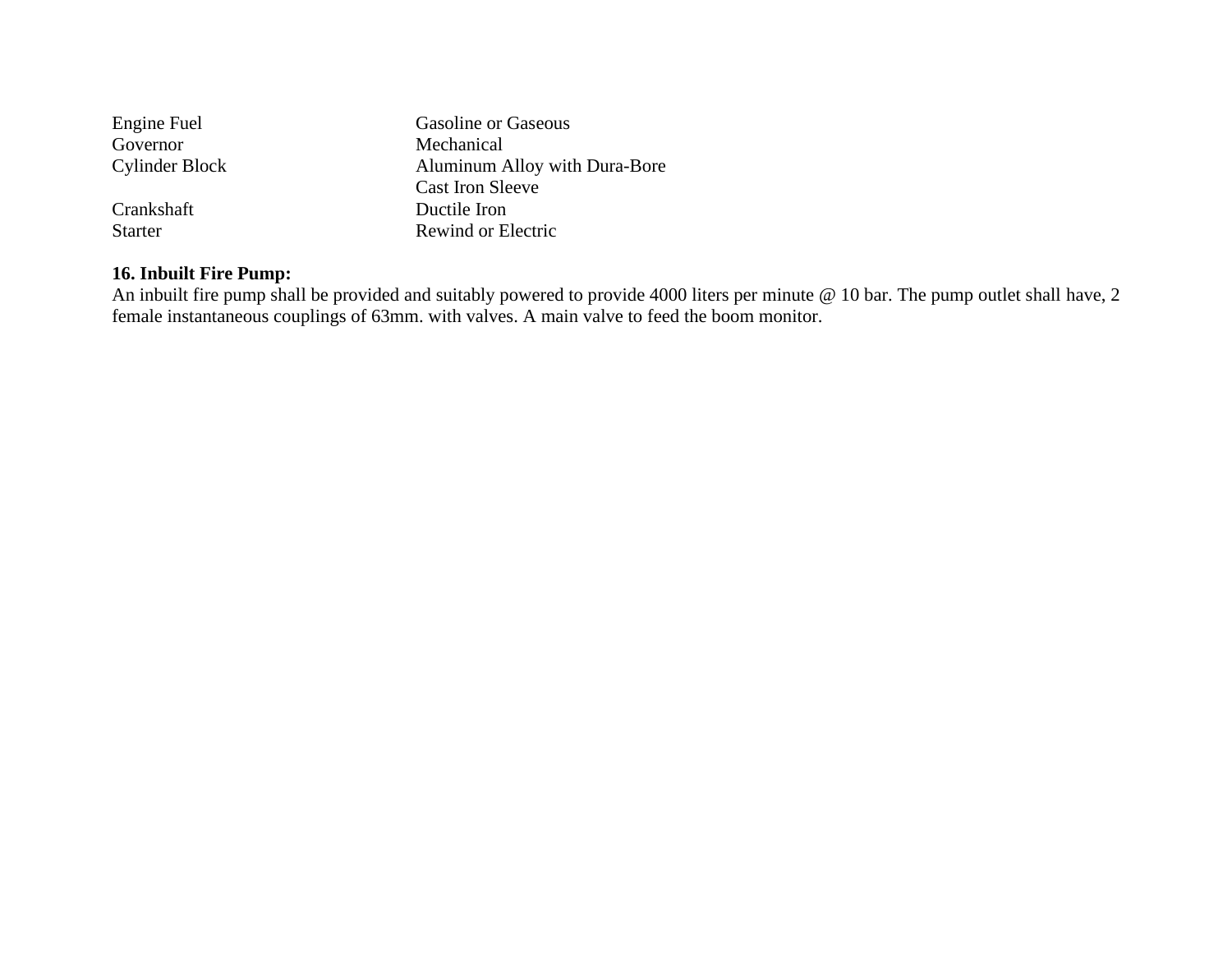#### **Schedule 5 Emergency Rescue Vehicle/tender: Annexure 7 (Detail Specification)**

*Hydraulic Rescue Tools For Urban Search & Rescue:* The Hydraulic Rescue tools shall be portable & light-weight, & shall be suitable to be used by one man. They shall be supplied in a set form, & consist of equipment like spreader, cutter, telescopic ram & hoses, power pack or hand pump along with all the tools accessories which shall comply with requirements stipulated under EN13204 or equivalent national/ international standards. For the safety of the operators, victims & bystanders, the tools shall be powered by non-toxic, mineral based hydraulic oil. Any toxic fluid shall not be used. All pressure hoses shall have a safety factor of four times the maximum working pressure. All tools, hoses & pumps shall be equipped with compact, non-drip quick-connect couplings for fast & easy connection. All female couplers shall be equipped with automatic self-locking to prevent accidental disconnecting. The couplers would have 360 degrees movement for easy uncoiling. The hydraulic rescue tools shall be designed to withstand a test pressure of two times their maximum working pressure. Each tool shall be equipped with two internal safety valves for protection against mechanical or hydraulic overload for each cylinder, &each tool shall have a separate safety valve for protection against overpressure in case one of the return couplers is disconnected. Moreover, all tools shall be tested for safety according to the American UL requirements (e.g. full load cycle tests)&comply with the European CE safety standards & European Norm (EN 13204&NFPA 1936). All hydraulic rescue tools shall be equipped with automatic double pressure check valves to hold any load in any position when control valve is in neutral position, in case of disconnected couplers, or pressure drops. Cutters &spreaders shall be provided with a non-slip, U-shaped carrying handle with integrated LED lights which allow the operator to reposition the tool from one side to the other without the need to reposition the hand or to release the handle. Carrying handle would be mounted in such a way that the tool is balanced, even when it is picked up with one hand. Position of carrying handle & control handle shall allow easy operation for right as well as left handed operators. The tools shall be provided with double acting hydraulic cylinder with a dead-mans control, &shall be able to operate easily with one hand by the operator in any position. The tools shall have one hose system with pressure &return line within the same hose. Hoses shall be fitted in the centre of the handle to avoid personal harm in case of leakage &shall allow full 360° rotation. The tool body, yokes, & spreader arms shall be made out of aluminium alloy for solid construction with lowest weight. The tools construction shall allow under water use for long periods without the risk of any material damage to any part of the tool. All hydraulic tools, pumps, hoses & accessories would be fully operational at temperatures of -20 up to + 55° C. Operation & safety instructions shall shown be on the tools & shall be in pictogram style to be easily understood.

*Spreader:* The spreader shall be double acting hydraulically operated device of light weight construction made of anti corrosive high strength material capable of being lifted, & operated manually with ease. It would be capable of spreading &pulling with the combination of chains. A male connector shall be fitted to the tool to connect the hose. It shall be provided with spreading tips made of fully hardened, high tensile tool steel with proper serrations outside  $\&$  inside for a perfect grip during spreading as well as squeezing operation. The tips shall be mounted on the spreader arms by means of a quick locking system. Quick lock system shall provide possibility to change spreading tips for cutting tips or pulling adaptors single handed, without loose parts & without extra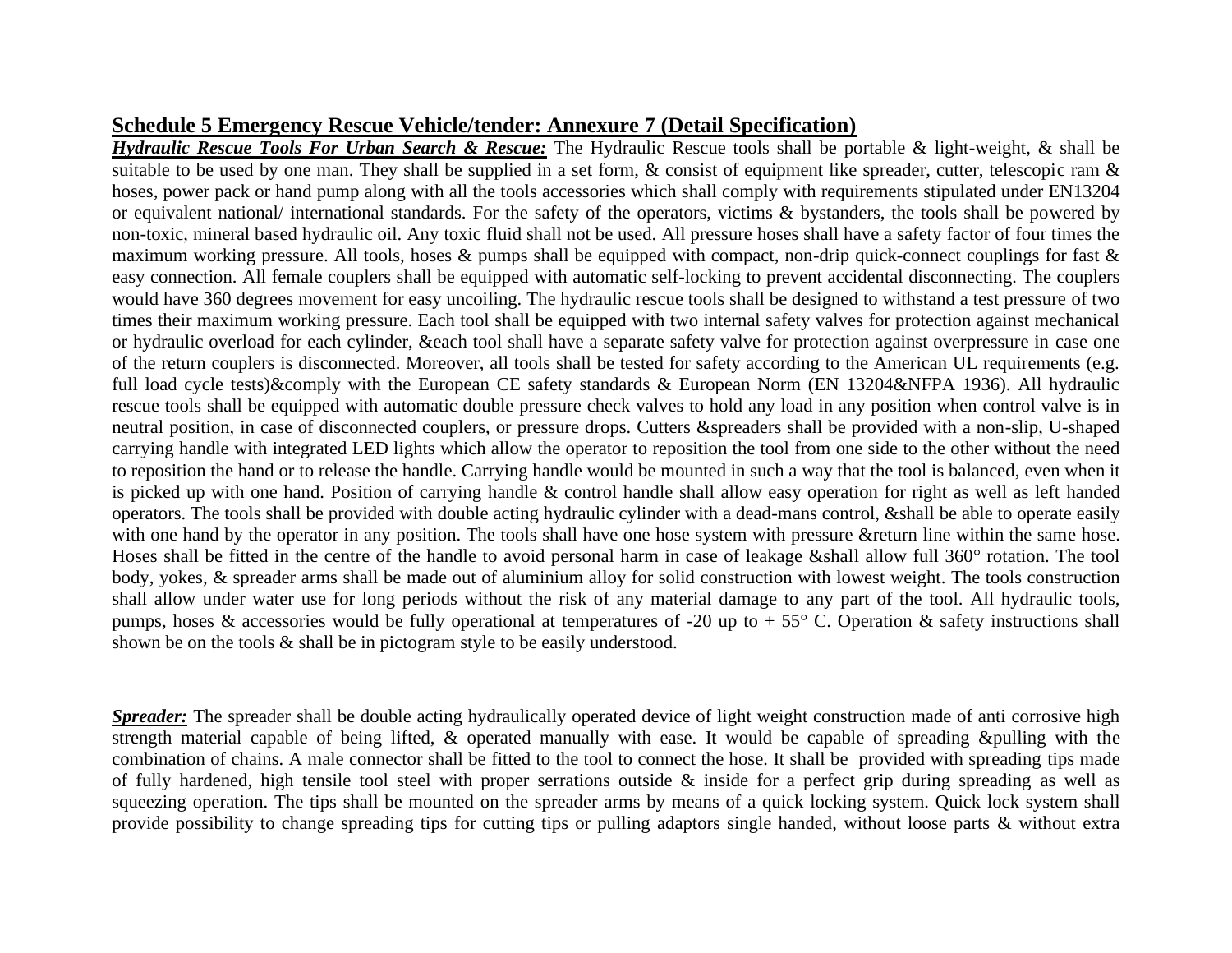tools. Pulling adaptors & pulling chains shall be offered as accessories. These accessories shall be of the quick lock type. Pulling adaptors shall be equipped with shortening hooks which easily fit in each shackle of pulling chains to ensure quick connection. Pulling chains shall be equipped with shortening hooks to easily mount the chains to any object of whatever size or shape. The spreader shall have following specifications:

| Max. Spreading distance                                        | $>820$ mm  |
|----------------------------------------------------------------|------------|
| Min. Spreading force measured at 25 mm from the tips as per EN |            |
| 13204                                                          | $>60$ kN.  |
| Max. Spreading force                                           | $> 520$ kn |
| Max. Squeezing force                                           | $>125$ kn  |
| Max. Pulling distance                                          | $>700$ mm  |
| Max. Pulling force with pulling attachments                    | $> 80$ kN. |
| Weight                                                         | $<$ 20 kgs |

*Cutter*: The cutter shall be double acting hydraulically operated light weight construction. Details & design features &its controls & material of construction such as blades, cylinders etc. shall be given in offer. Cutter shall be capable of cutting of various sections such as solid ground bar, hallow round bar, flat section, square tube, rectangular tube etc. It would also cut the door pillars of new generation cars. A male connector shall be fitted to the tool to connect the hose. The cutting blades shall be of shock resistant non corroding alloy steel, hardened  $\&$  ground  $\&$  shall be exchangeable  $\&$  regrindable. The material of the cutting blades  $\&$  hardness shall be indicated in offer. Cutter shall be able to cut sections as stipulated in EN 13204&NFPA 1936. It shall have following specifications:

| Blade opening                                                          | $>180$ mm          |
|------------------------------------------------------------------------|--------------------|
| Cutting force                                                          | $> 1400$ Kn        |
| Weight ready for use                                                   | $\leq 16$ kgs.     |
| Capable of cutting round bar                                           | $>40$ mm           |
| Material of steel shall conform to EN 10025-1-2000 table 5, type S 235 |                    |
| JR                                                                     |                    |
| Mandatory Compliance category of cutting performance as per NFPA       |                    |
| 1936                                                                   | A8, B8, C7, D9, E9 |
| Mandatory Compliance category of cutting performance as per EN         |                    |
| 13204                                                                  | 1K,2K,3K,4K,5K     |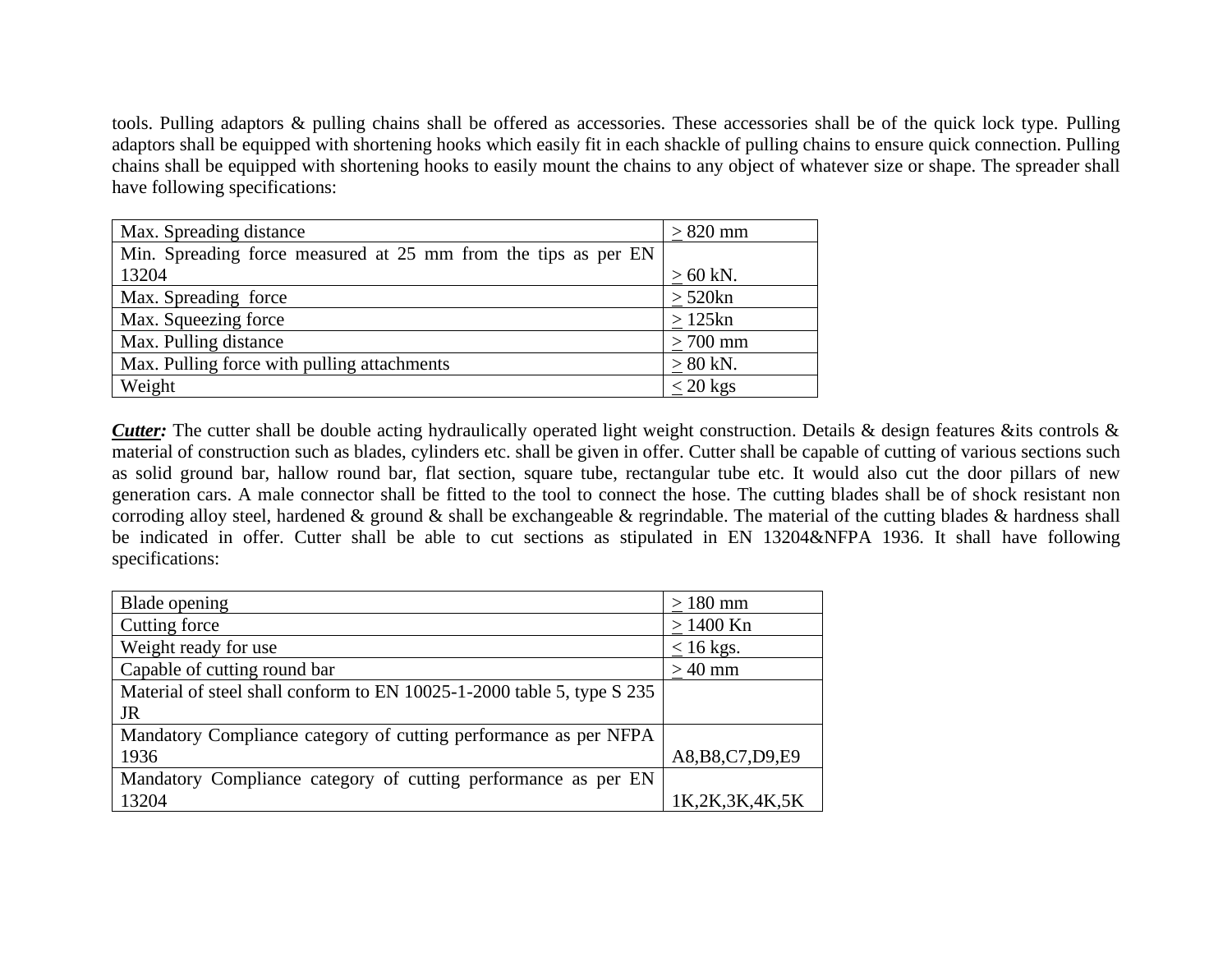**Combination Tool (CT 5150 C):** The combi tool shall be double acting hydraulically operated of light weight construction made of anti corrosive high strength material. The combi tool shall be capable of cutting of various sections such as solid round bar, hollow round bar, flat section, square tube, rectangular tube etc. It would also cut the door pillars of new generation cars. A male connector shall be fitted to the tool to connect the hose**.** The blades shall be of shock resistant non corroding alloy steel, hardened & ground & shall be exchangeable & regrindable. Tool shall have following specifications:

| <b>Spreading Distance</b>                                              | $>375$ mm          |
|------------------------------------------------------------------------|--------------------|
| Spreading force measured at 25 mm from the tips as per EN 13204        | >4.3 T             |
| Max. Spreading force                                                   | $\geq$ 185 Tons    |
| Cutting force                                                          | $>68$ Tons         |
| Squeezing force                                                        | $> 8.5$ Tons       |
| <b>Pulling Force</b>                                                   | $>10$ Tons         |
| Weight                                                                 | $\leq$ 15 kgs.     |
| Capable of cutting round steel bar                                     | $>36$ mm           |
| Material of steel shall conform to EN 10025-1-2000 table 5, type S 235 |                    |
| Mandatory Compliance category of cutting performance as per NFPA       |                    |
| 1936                                                                   | A7, B8, C8, D8, E8 |
| Mandatory Compliance category of cutting performance as per EN         |                    |
| 13204                                                                  | 1J,2J,3K,4K,5K     |

**Telescopic Ram**: The ram cylinder shall be double acting hydraulically operated device of light weight construction suitable for manual application with ease. The details & design features of the ram & its controls & material used for construction of its major components such as pistons, cylinders & other components shall be given in the offer. A laser pointer shall be fitted inside the cross head for facilitating right & precise placement. The ram shall be capable of lifting & spreading. A male connector shall be provided to connect the hose. The telescopic ram shall have following specifications:

| Max. Spreading force 1st plug. | $>210$ kn  |
|--------------------------------|------------|
| Max. Spreading force 2nd plug. | $>100$ kn  |
| Length retracted               | $<$ 570 mm |
| Stroke 1st plug.               | $>375$ mm  |
| Stroke 2nd plug.               | $>350$ mm  |
| Total stroke                   | $>725$ mm  |
| Max. Length                    | $>1275$ mm |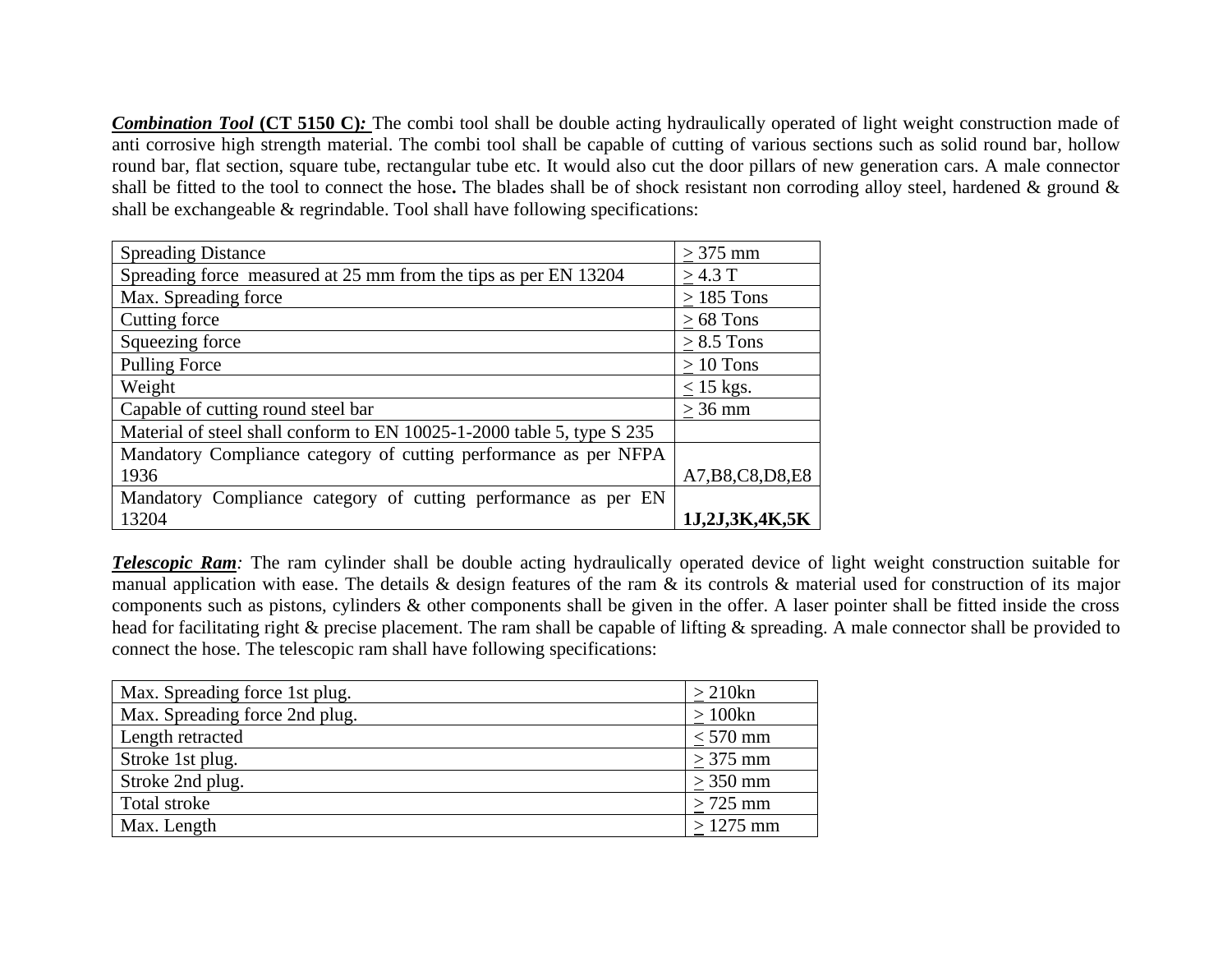| w |  |
|---|--|

*Rescue Ram*: The ram cylinder shall be double acting hydraulically operated device of light weight construction suitable for manual application with ease. The details & design features of the ram & its controls & material used for construction of its major components such as pistons, cylinders & other components shall be given in the offer. The ram shall be capable of lifting & spreading operation. A male connector shall be fitted to the tool to connect the hose. Ram shall have following specifications:

| Max. Spreading force       | $>150$ kn  |
|----------------------------|------------|
| Max. Pulling force         | $>$ 25 kn  |
| Spreading / pulling stroke | $>$ 340 mm |
| Retracted length           | $>600$ mm  |
| Max. Length                | $> 950$ mm |
| Weight                     | $<$ 13 kgs |

The following accessories like shall be supplied with the Ram

| Flat Base (round)     | 2 Nos.   |
|-----------------------|----------|
| Connection piece      | 1 No.    |
| Extension pipe 165 mm | 1 No.    |
| Extension pipe 330 mm | 1 No.    |
| Extension pipe 500 mm | 1 No.    |
| Wedge piece           | 1 No.    |
| Conical Tip           | 1 No.    |
| Cross head            | $2$ Nos. |
| Pulling attachments   | 1 Set    |
| Pulling chains        | 1 Set    |

*Hydraulic Power Pack Petrol Engine Operated:* The hydraulic power pack shall be capable of powering a tool independently & have connection possibility for additional tools. The hydraulic pump shall be driven by a 4-cycle, single cylinder, air cooled petrol engine. The power of the engine shall be sufficient to drive the hydraulic pump to give output sufficient to operate the two tools simultaneously. Petrol tank shall be such that, it allows the engine to run for one hour. Starting system shall be hand recoil type. Engine & the pump shall be mounted on tubular frame with integrated handle. Noise level when the engine is running shall not be more than 85 dB at 1 Mtr. Provision shall be made to refill petrol & hydraulic oil through opening which shall be covered with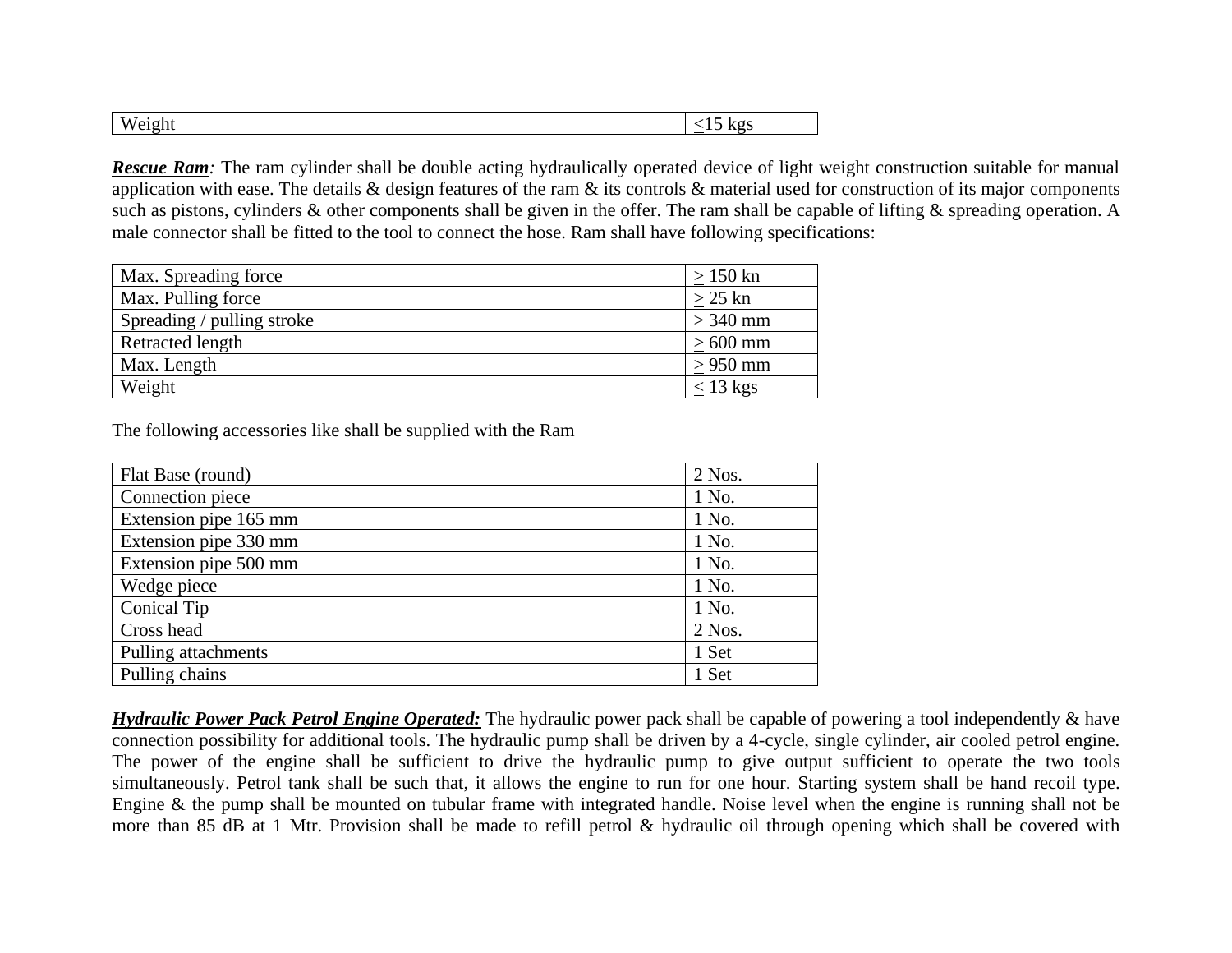threaded cap. All hot parts of the power pack shall be properly shielded to avoid possibility of injury to the operator. There shall be provision of light near valve block for ease in operation during night. All controls on the power pack shall be easily accessible & properly labelled in English language. Weight of the power pack including hydraulic oil & fuel shall not be more than 25 kgs.The power pack shall be provided with 3 stage axial pump with a minimum output of 2800–3000 cc/min per valve in the first stage & at least 1100-1250 cc/min per valve in the second stage & at least 500cc in the third stage. Each pump shall be provided with an automatic change-over valve that switches the first stage output to no load to assure the high output in first stage & second stage. Each pump shall be protected with two internal safety valves, factory set at a suitable maximum pressure. Capacity of hydraulic oil tank shall be approx 2.5 litres to supply the sufficient quantity of oil to two tools simultaneously with ample reserve capacity for the recirculation of oil to avoid the overheating in prolonged operation. Specifications are given below:-

| Engine (Petrol operated)                   | $< 2.5$ kw     |
|--------------------------------------------|----------------|
| Capacity oil tank (effective)              | Min. 4liters   |
|                                            | axial<br>stage |
| Pump type                                  | pump           |
| Weight                                     | $<$ 23 kgs     |
| No. of tools connected                     | Two            |
| No. of tools to be operated simultaneously | Two            |

*Hydraulic Hose:* High quality 'Thermo Plastic' hose of 10 Mtrs. length each for pressure & return line with quick connect couplings suitable to connect power pack & tools shall be supplied with the pump. Total 2 Nos. of hoses of 10 Mtrs. each shall be supplied with the pump. The hoses shall be in two different colours to identify easily. Non-interchangeable hydraulic coupling designed for quick connection / disconnecting shall be provided with dust caps, complete with automatic self-locking system. The hoses shall have the working pressure suitable for tools  $\&$  the busting pressure of the hoses shall be 4 times the working pressure.

*Manual Hand Pump***:** A lightweight hydraulic hand pump shall be supplied as a standby unit for power pack to operate the tools. It shall be of 2 stage design with oil capacity of not less than 1750 cc & shall be capable of developing adequate pressure for operating all the tools including the telescopic ram up to their full capacity. It shall be possible to operate the pump even when placed in an inclined/vertical position. The weight of the pump shall not be more than 8 kgs.

*Pneumatic Lifting Bags:* The Pneumatic Lifting Bags should be portable & light-weight, & should be in set form, consisting of bags, hose assembles, Pressure gauges, pressure reducers, safety valve, Air bottle connector, & controller. The Bags should be in pairs & the lifting capacities should be between 10 to 85 Metric tons at 12-bar air pressure. The lifting capacity on higher side by 5% is allowed than the specified loads. The Pneumatic Lifting Bags  $\&$  its accessories should comply with all the requirements stipulated